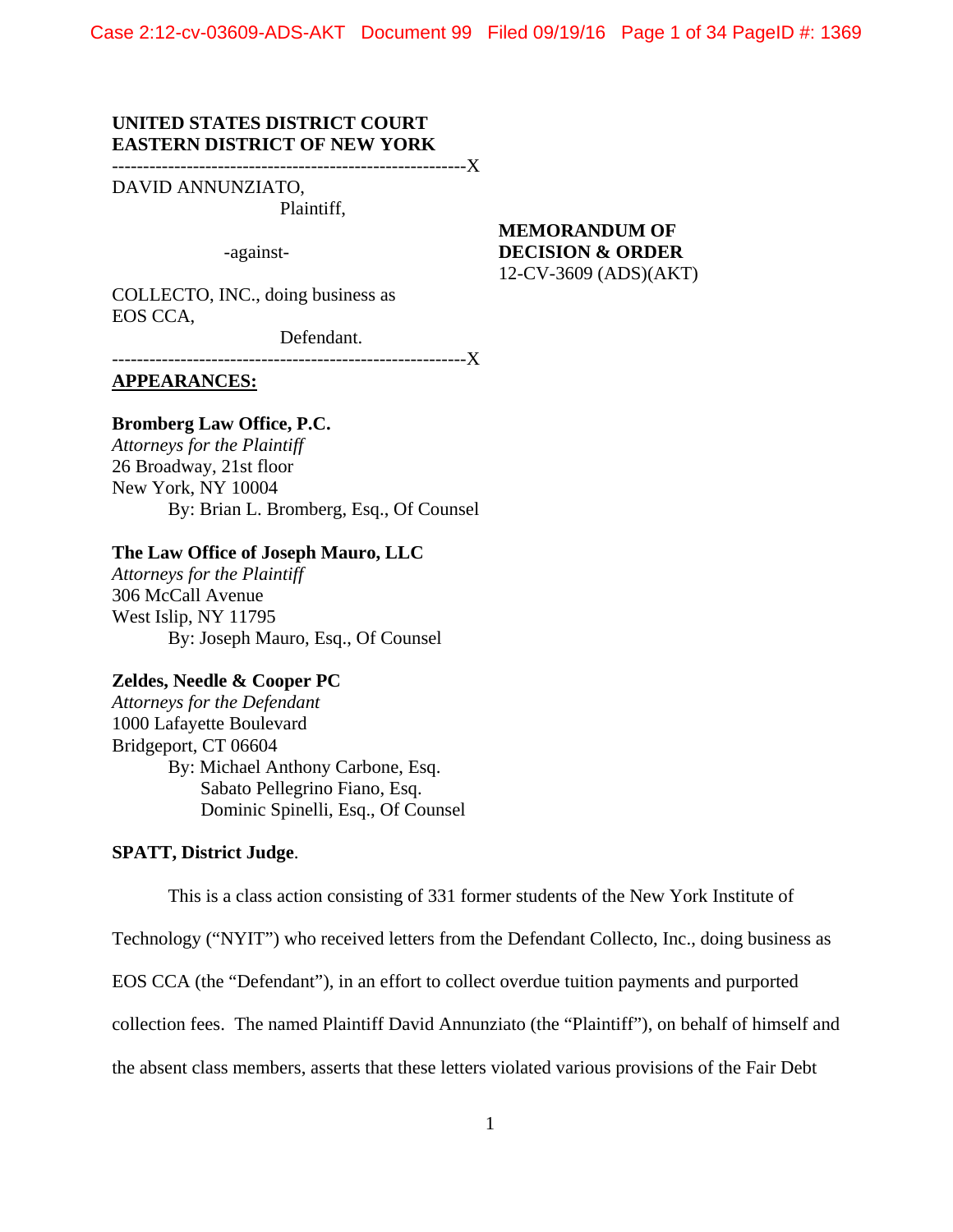Collection Practice Act, 15 U.S.C. § 1692 *et seq.* (the "FDCPA"). The class seeks to recover statutory damages; attorneys' fees; litigation expenses and costs; and declaratory relief.

 Presently before the Court is a motion by the named Plaintiff pursuant to Federal Rule Civil Procedure ("Rule") 56 for summary judgment on the issue of liability. He also seeks a ruling from the Court establishing the Defendant's "net worth" as \$65,680,444.00 for the purpose of calculating damages. Also before the Court is a cross motion by the Defendant for partial summary judgment dismissing the claims of the class members who allegedly entered into so-called registration agreements with NYIT regarding the imposition of collection fees.

 For the following reasons, the Plaintiff's motion for summary judgment is granted; and the Defendant's cross motion for partial summary judgment is denied.

### **I. BACKGROUND**

### **A. As to the Facts and the Parties' Contentions**

### **1. As to the Contentions Regarding the Named Plaintiff**

The Plaintiff is a resident of New York state. (See Am. Compl., Dkt. No. 37, at 13) ["Am. Compl."]; Answer to the Am. Compl., Dkt. No. 44 ["Am. Answer"], at ¶ 3.) He attended NYIT for an unspecified period of time. However, according to the amended complaint, he last attended NYIT sixteen years ago. (See Am. Compl. at ¶ 14; Am. Answer at ¶ 14.)

 The Defendant is a Massachusetts corporation with its principal place of business located in Massachusetts. (See Burns Dec. 31, 2015 Decl., Dkt. No. 89-1 ["Burns Decl."], at Ex. 2.) It is a collection services agency. (See id.)

 The Defendant contends that at an unspecified time when the Plaintiff registered for courses at NYIT, he completed a registration form that contained the following language:

I agree to pay my debt to NYIT for any amounts due for tuition and fees and other charges. In the event that all charges are not paid when due, I agree to pay NYIT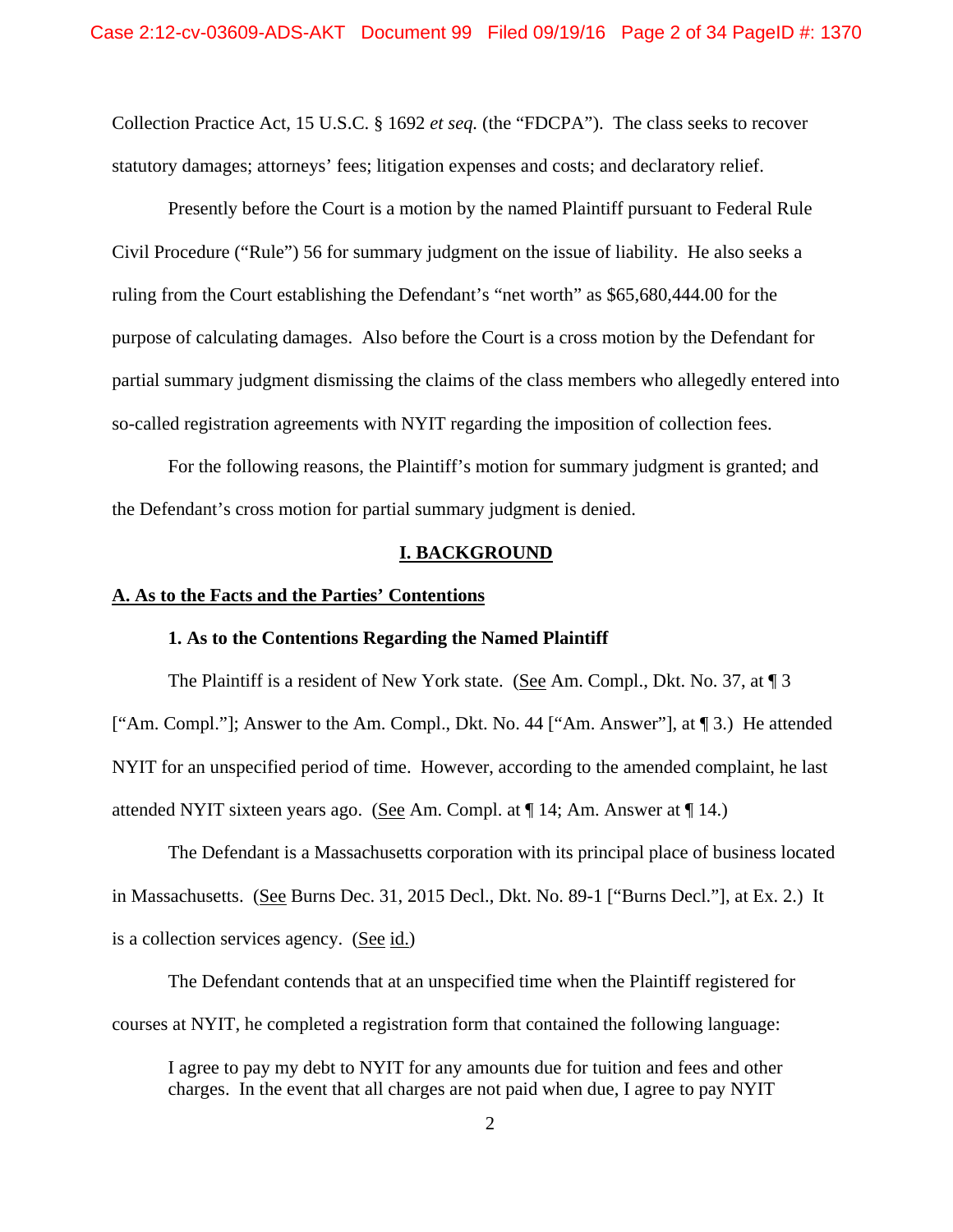all of the costs associated with the collection of my delinquent account, which includes the payment to NYIT of the principal sums due, plus all costs, which may also include, but are not limited to collection agency fees constituting 33 percent of the principal balance due if NYIT engages a collection agency to secure payment, or legal fees constituting 50 percent of the principal balance due if NYIT engages legal counsel to secure payment, plus any and all interest on the outstanding balance at the maximum legal rate allowed by law, and any and all other costs that will be associated with the collection of the delinquent accounts.

(See the Def.'s Rule 56.1 Statement, Dkt. No. 89–2, at ¶ 2 [the "Def.'s 56.1 Statement"].)

In support of its contention that the Plaintiff signed such a registration form, the Defendant offers a declaration by John F. Burns ("Burns"), a corporate advisor to the Defendant, and a blank registration form. (See Burns Decl. at ¶ 6; id., at Ex. 1.) However, the Defendant does not attach a copy of a registration form actually signed by the Plaintiff. In its responses to the Plaintiff's 56.1 statement, the Defendant admits that it "is not in possession of a document actually signed by [the Plaintiff] agreeing to pay any collection cost relating to the alleged debt to the New York Institute of Technology." (See the Pl.'s Nov. 16, 2015 56.1 Statement, Dkt. No. 87–2 [the "Pl.'s 56.1 Statement"] at ¶ 9.) However, the Defendant states that at the time it sent the collection letter to the Plaintiff, it believed that "all individuals that had registered and enrolled with the New York Institute of Technology had completed or been provided a registration form and student handbook that provided for an agreement by the student to pay all collection costs relating to the alleged debt." (Id.) However, the Defendant provides no evidence of such a policy or a provision in a student handbook.

 For his part, the Plaintiff appears to dispute that he signed a registration form with the language contained in the blank form attached by the Defendant. (See Mauro's Feb. 1, 2016 Decl., Dkt. No. 93-1 ["Mauro's Feb. 1, 2016 Decl."], at  $\P$  4.) In that regard, he attaches as an exhibit a copy of a registration form apparently signed by the Plaintiff's advisor — whose signature is illegible — on April 15, 1992. (See Mauro's Feb. 1, 2016 Decl., Ex. 3, Dkt. No. 92–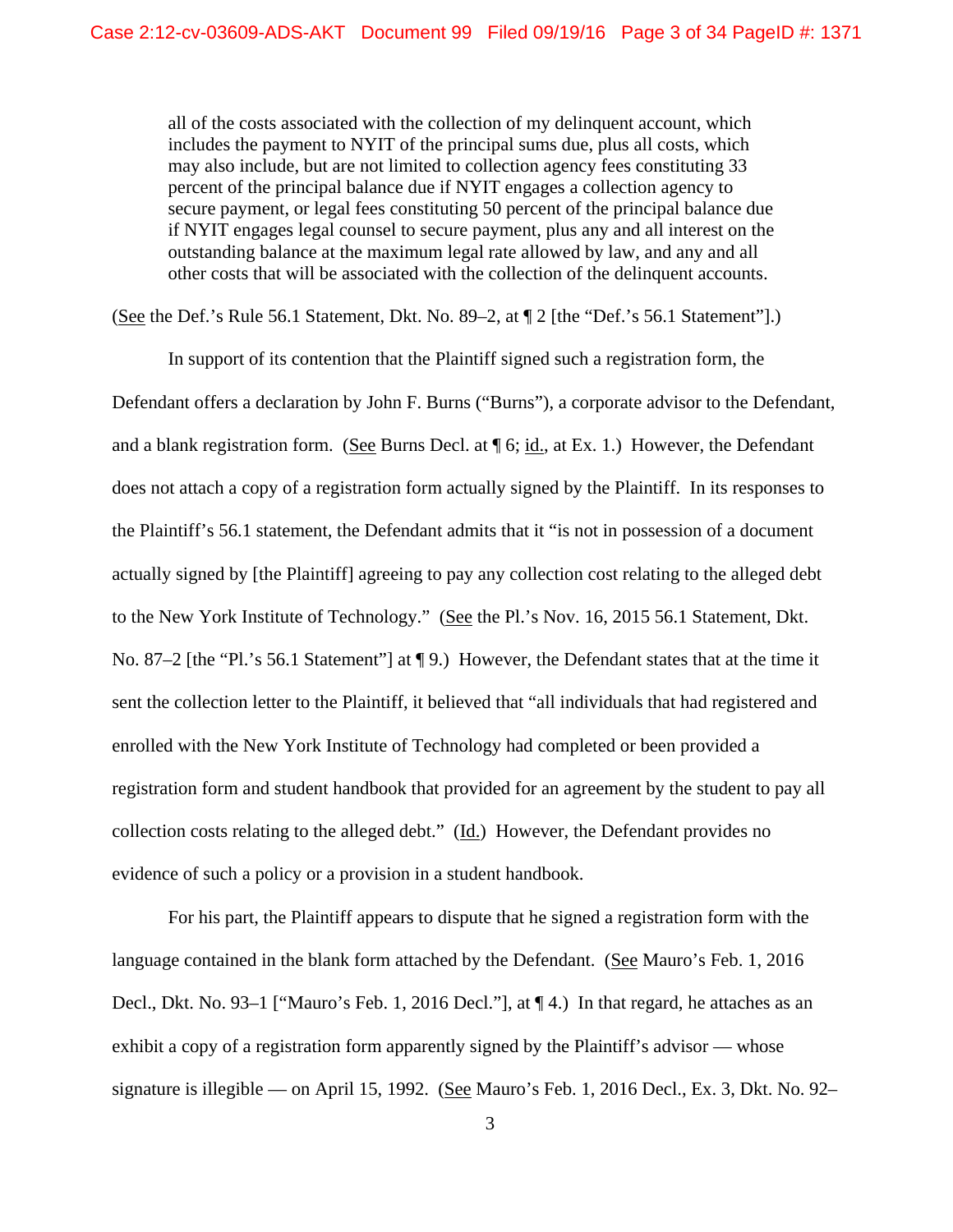1 at Page ID # 1250.) Although the form lists the Plaintiff's name, it is not signed by the Plaintiff and does not appear to contain the above-described language. (See id.)

 On March 3, 2006, NYIT entered into a collection services agreement with the Defendant (the "Collection Services Agreement"). (See the Collection Services Agreement, Burns Decl., Ex. 2.) Under the terms of the Agreement, the Defendant agreed to "use its best efforts to collect accounts referred by [NYIT]," and NYIT agreed to pay the Defendant a "contingency fee on all amounts collected on accounts referred to the Agency . . . in the amount of 25% for first placement accounts and 30% for second placement accounts." (Id. at ¶¶ 1, 12.) In addition, the Agreement required NYIT to pay a contingency fee of 33.3% on all amounts collected on accounts referred to an attorney for litigation. (Id.)

 On May 16, 2012, the Defendant sent a letter to the Plaintiff, which stated in relevant part:

|                                                  | <b>COLLECTION PLACEMENT REMINDER</b> |                    |           |
|--------------------------------------------------|--------------------------------------|--------------------|-----------|
| Re:                                              |                                      | Principal:         | \$3226.50 |
| Your Account with our Client: NEW YORK INSTITUTE | OF TECHNOLOGY                        | Interest:          | \$0.00    |
| <b>Client Reference#:</b>                        | 0078842                              | Fees/Coll Costs\$: | \$1382.79 |
| Agency Account#:                                 | 48128713                             | Other Accounts:    | \$0.00    |
| Original Creditor, if different                  |                                      | Total Due:         | \$4609.29 |
| from Client:                                     |                                      |                    |           |

(Am. Compl., Ex. A; see also the Pl.'s 56.1 Statement at ¶¶ 4–5; the Def.'s 56.1 Statement at ¶

# 3.)

The March 26, 2012 letter to the Plaintiff went on to state:

As a result of your continued failure to address the above referenced account, we have informed our client that you have not paid this nor made arrangements to pay. Please be advised that our client has the right to take further steps to collect this account.

If you cannot pay this account in full, please call to discuss a payment arrangement today . . . .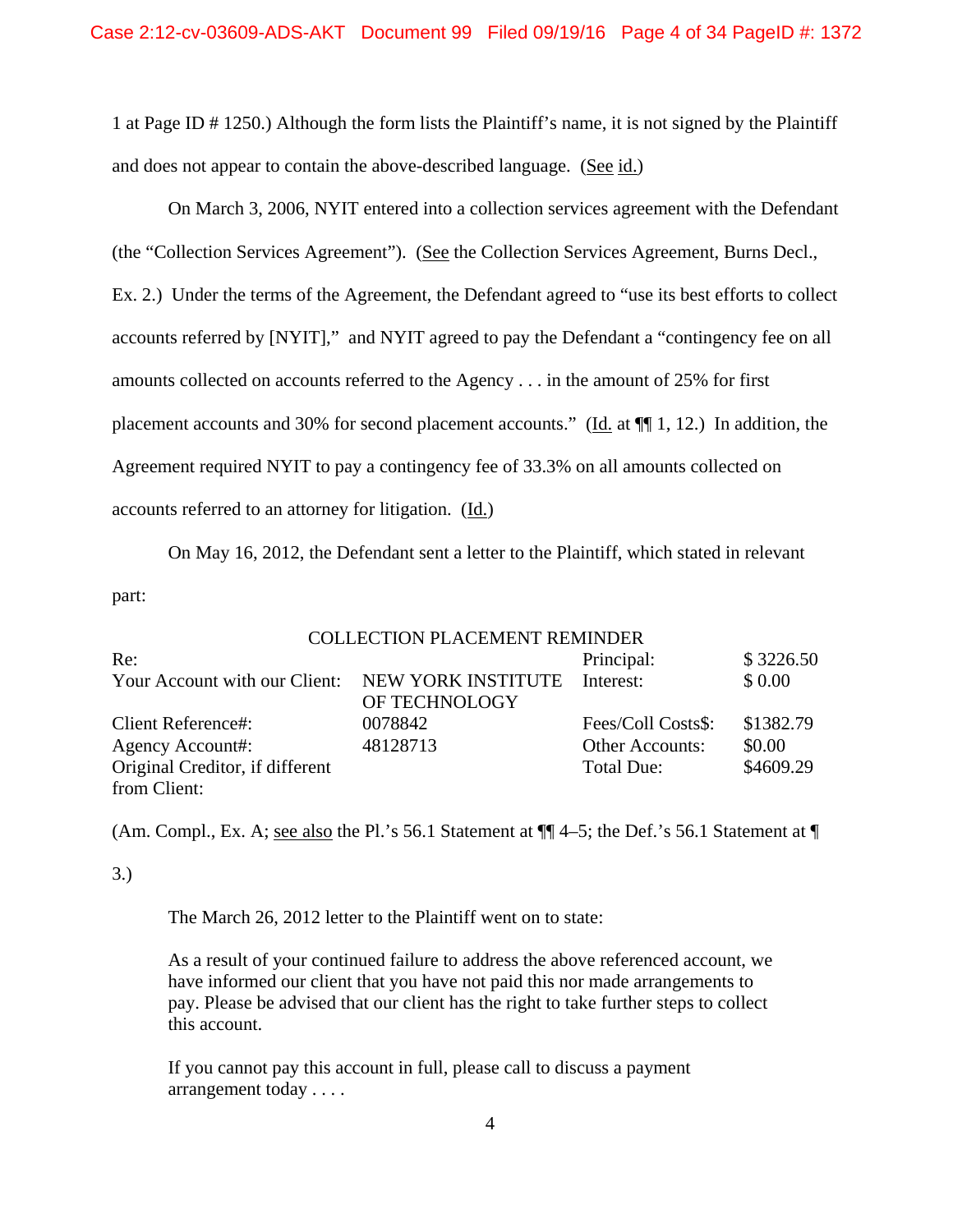This communication is from a debt collector. This is an attempt to collect a debt and any information obtained will be used for that purpose.

(Id.)

 It is undisputed that the \$1,382.79 in fees and collection costs referred to in the letter represents 42.85% of the \$3,226.50 in principal allegedly owed by the Plaintiff to NYIT for his tuition costs. (See the Pl.'s 56.1 Statement at  $\P$  6.)

It is also undisputed that the \$1,382.79 for "fees and collection costs" listed in the May 16, 2012 letter does not represent the actual costs incurred by the Defendant in attempting to collect the debt owed by the Plaintiff to NYIT. (See id. at ¶ 11.) Rather, the Defendant asserts that it came up with the \$1,382.79 figure by applying a method it refers to as the "Make Whole Method" of collection. (See the Def.'s 56.1 Statement at  $\P$  10; see also Burns Decl. at  $\P$  14.) Under that method, the Defendant arrives at a number for collection costs that will permit the creditor — as in,  $\text{NYIT}$  — to obtain the full amount of its principal after subtracting the Defendant's contingency fee, which in this case was 30 percent. (See id. at  $\P$  10.) Applying this method to the Plaintiff's account with NYIT, the total debt listed in the May 16, 2012 letter is \$4609.29; the fees and collections costs are \$1382.79, which is 30 percent of that total amount; and the principal balance on the loan \$3226.50. (See id.) Thus, if the Plaintiff paid back the total amount listed in this letter, then NYIT would be "made whole" because it would receive the full principal amount on the Plaintiff's debt, even after it pays the Defendant its 30% contingency fee.

## **2. As to the Class Members**

 As described in more detail below, this Court has previously certified a Rule 23 class action with regard to NYIT defined as: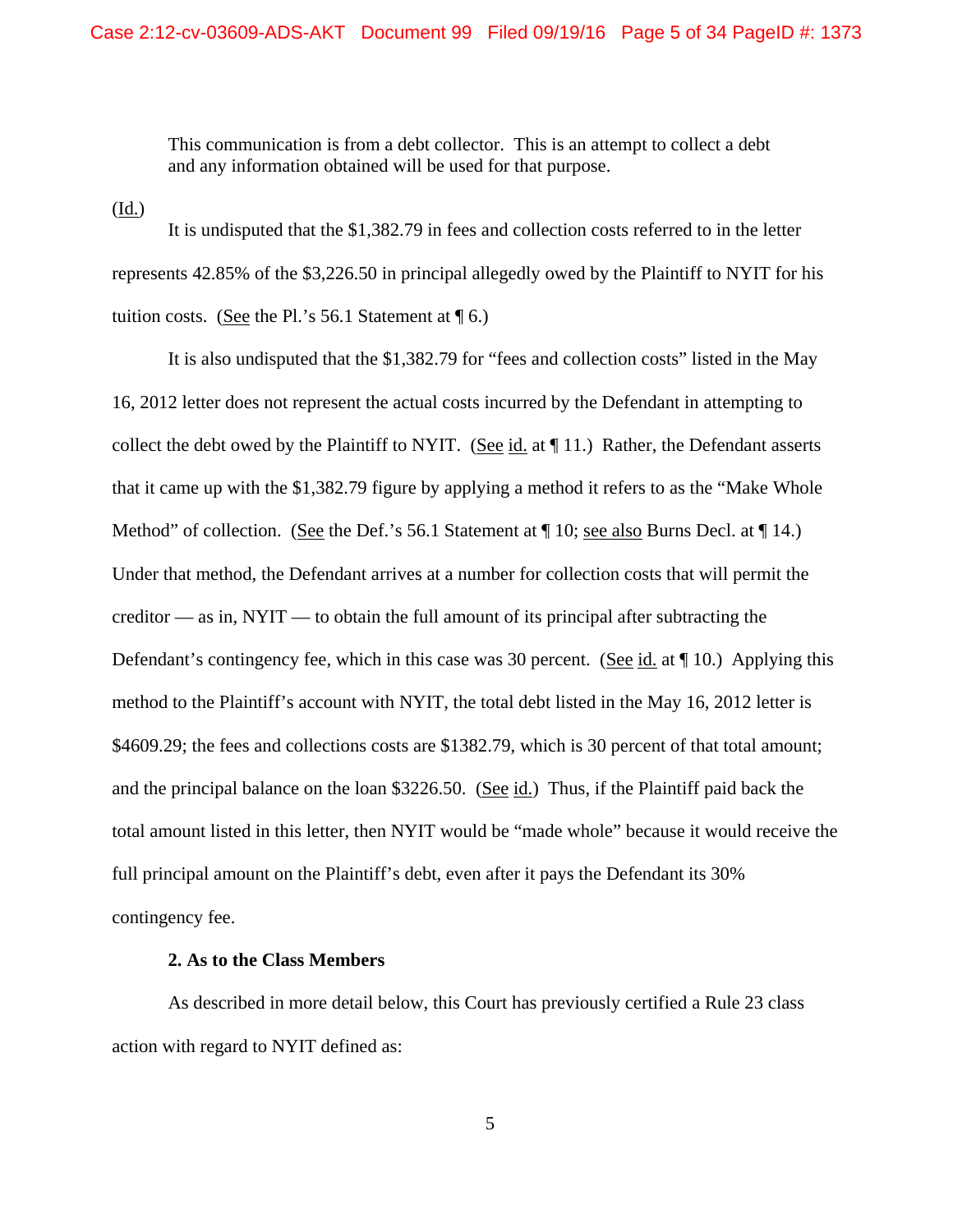All individuals who (a) have mailing addresses within New York State; (b) who between July 19, 2011 and July 19, 2012 (c) were sent a collection letter for tuition alleged to be owed to New York Institute of Technology in a form materially identical or substantially similar to the form letter sent by the Defendant to the Plaintiff; (d) regarding a debt that was time-barred by the applicable statute of limitations; (e) or containing a collection fee that was 42.85% of the principal; (f) which was not returned by the postal service as undelivered.

(See Aug. 5, 2015 Order, Dkt. No. 80.)

 The class consists of 331 former students of NYIT, not including the named Plaintiff. (See id.) It is undisputed that beginning on July 19, 2012, the Defendant sent letters to these 331 class members that were substantially similar to the May 16, 2012 letter that the Defendant sent to the Plaintiff. (See the Pl.'s 56.1 Statement at ¶ 12.) Of importance, the Defendant asserts that it applied the same "Make Whole Method" to calculate the "Fees/Coll. Costs" listed in the collection letters to the class members. (Id. at  $\P$  14.) As such, the Defendant sent each class member a collection a letter stating that they owed fees and collection costs equal to 42.85% of the principal amount left on their debts to NYIT. (Id.)

 In its Local Rule 56.1 statement and in its legal memorandum in support of its crossmotion for summary judgment, the Defendant asserts that "many" of the 331 class members signed registration statements that contained language similar to the language contained in blank registration form discussed above — namely, "I agree to pay NYIT all of the costs associated with the collection of my delinquent account, which includes the payment to NYIT of the principal sums due, plus all costs, which may also include, but are not limited to collection agency fees constituting 33 percent of the principal balance due if NYIT engages a collection agency to secure payment." (See the Def.'s Dec. 31, 2015 Mem. of Law, Dkt. No. 89–3 [the "Def.'s Mem. of Law"], at 3–4; the Def.'s 56.1 Statement at ¶ 15.) However, the Defendant does not offer any evidence in support of this assertion. (See the Def.'s 56.1 Statement at  $\P$  15.)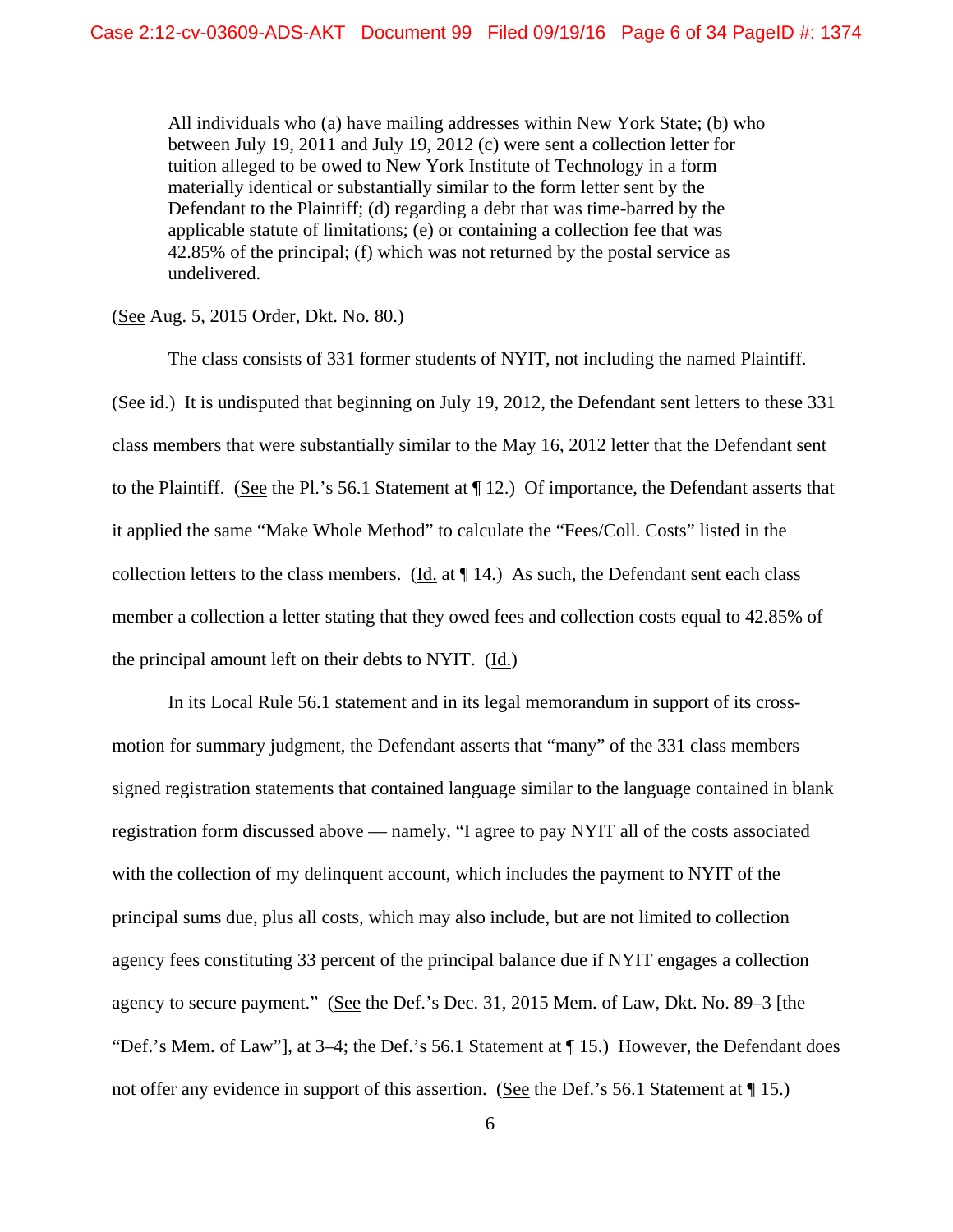The Plaintiff disputes that "many" of the 331 class member signed registration forms containing language similar to the blank registration form offered by the Defendant. Rather, he asserts that only 19 of the 331 class members signed registration forms which contained the language at issue in the blank registration form. (See Mauro's Feb. 1, 2016 Decl. at  $\P$  4.) In support of this assertion, the Plaintiff submits registration forms purportedly signed by 19 class members. (See id. at Ex. 4.)

## **3. As to the Defendant's 'Net Worth'**

As is described in more detail below, the FDCPA caps damages in class actions **at** \$1,000 for the named Plaintiff; and the lesser of \$500,000 or 1 per centum of the "net worth of the debt collector" for the class. 15 U.S.C. § 1692k. Here, the parties dispute what the Defendant's "net worth" is within the meaning of the FDCPA.

The Plaintiff asserts that the Defendant's "net worth" is \$65,680,444. (See the Pl.'s 56.1 Statement at ¶ 26; see also the Pl.'s Nov. 16, 2015 Mem. of Law, Dkt. No. 87–1 [the "Pl.'s Mem. of Law"], at 14.) In support, he relies on the audited financial statements of EOS Holdings, (USA), Inc. ("EOS Holdings USA") and of EOS International Beteiligungs-Verwaltungsgesellschaft mbH ("EOS International") for the fiscal year ending on February 28, 2014 (the "February 28, 2014 Financial Statements"). (See the Mauro's Nov. 16, 2015 Decl., Ex. F, at p. 25.)

The Defendant is a wholly own subsidiary of EOS Holdings, (USA), Inc. ("EOS Holdings USA"). (See Pl.'s 56.1 Statement at  $\P$  27.) EOS Holdings USA is, in turn, a wholly owned subsidiary of EOS International Beteiligungs-Verwaltungsgesellschaft mbH ("EOS International"). (Id. at  $\P$  28.)

7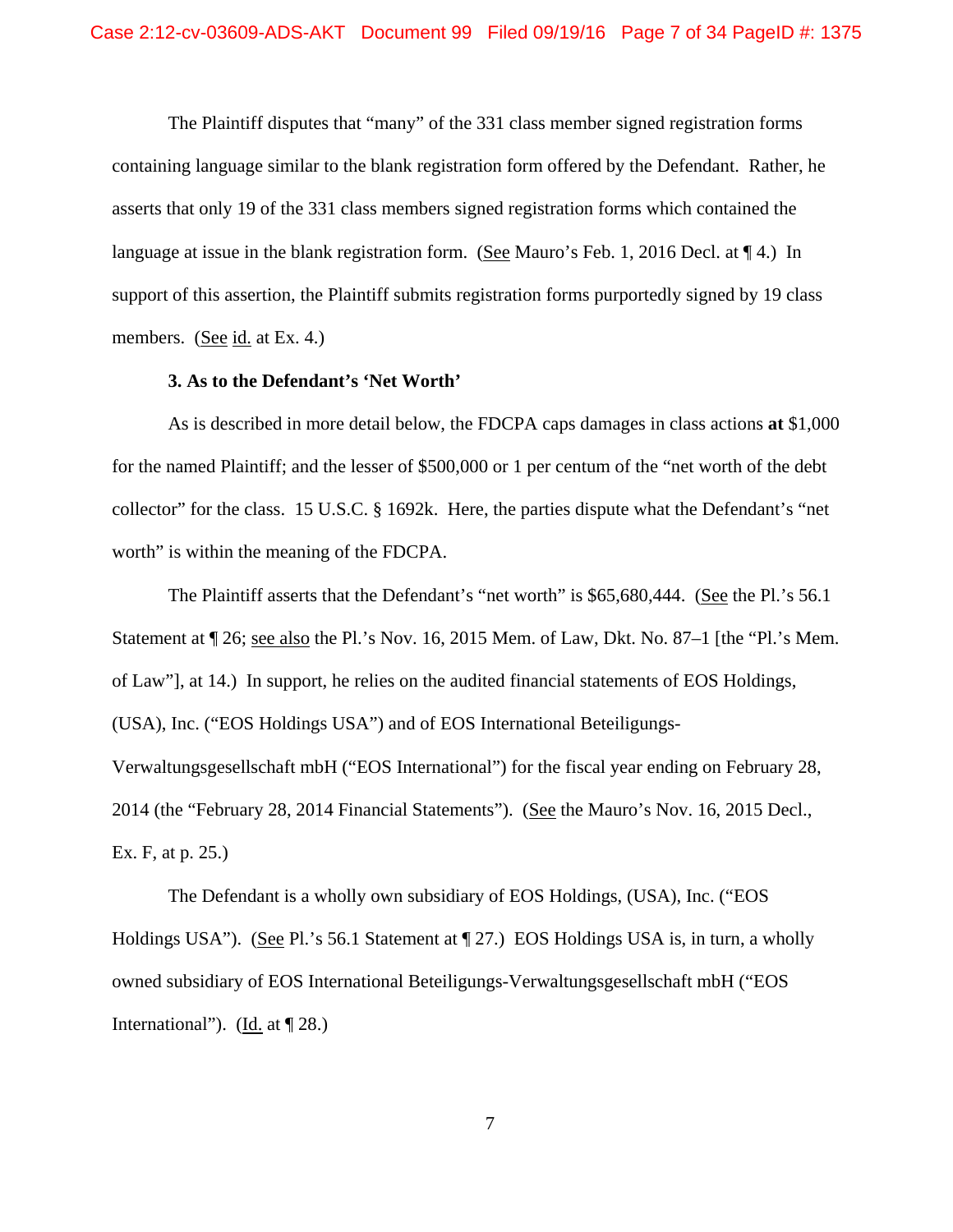The February 28, 2014 Financial Statements list the Defendant's Total Assets as \$84,959,306; and the Defendant's Total Liabilities as \$19,278,862. (See Mauro's Nov. 16, 2015 Decl., Ex. F, at p. 25.) To calculate the Defendant's "net worth," the Plaintiff proposes subtracting the Defendant's Total Liabilities from the Defendant's Total Assets, which equals \$65,680,444. (See the Pl.'s Mem. of Law at 13.)

 The Defendant does not dispute the admissibility of the February 28, 2014 Financial Statements, or the fact that the Statements were prepared in accordance with the Generally Accepted Accounting Principles ("GAAP"). (See the Pl.'s 56.1 Statement at ¶¶ 17–20.) However, it disputes that the \$84,959,306 in Total Assets listed on the Financial Statements should be used to calculate its "net worth" under the FDCPA. (Id. at  $\P$  23.) Rather, it points to \$32,706,493 in "Goodwill" listed on the Financial Statements and contends that "Goodwill" should not be considered **as** an asset for purposes of calculating its "net worth." (See id.) It also urges the Court to refrain from ruling on the "Goodwill" issue until it has heard from accounting experts regarding the meaning of the term.  $(See id.)$ 

 Relevant here, in a May 31, 2013 response to the Plaintiff's interrogatory asking how the \$32,706,493 "Goodwill" figure was computed for the fiscal period February 29, 2012, the Defendant stated in relevant part:

The figure \$32,706,493 on the Consolidated Balance Sheet of EOS Holdings (USA) and Subsidiary for the Fiscal Year February 29, 2012 is derived from three business combinations in which the fair market purchase price of the acquired entities exceed the book value of the tangible assets purchased. Generally Accepted Accounting Principles, calls for the excess to be attributed to goodwill. The amount on the February 29, 2012 consolidated balance sheet is attributable to three components in the following amounts: 1) The acquisition of Collection Company of America in 2011, approximately \$18,794,009; 2) The acquisition of AFC in 2009, approximately \$141,000; 3) The acquisition of True North AR LLC in 2010, approximately \$13,771,000.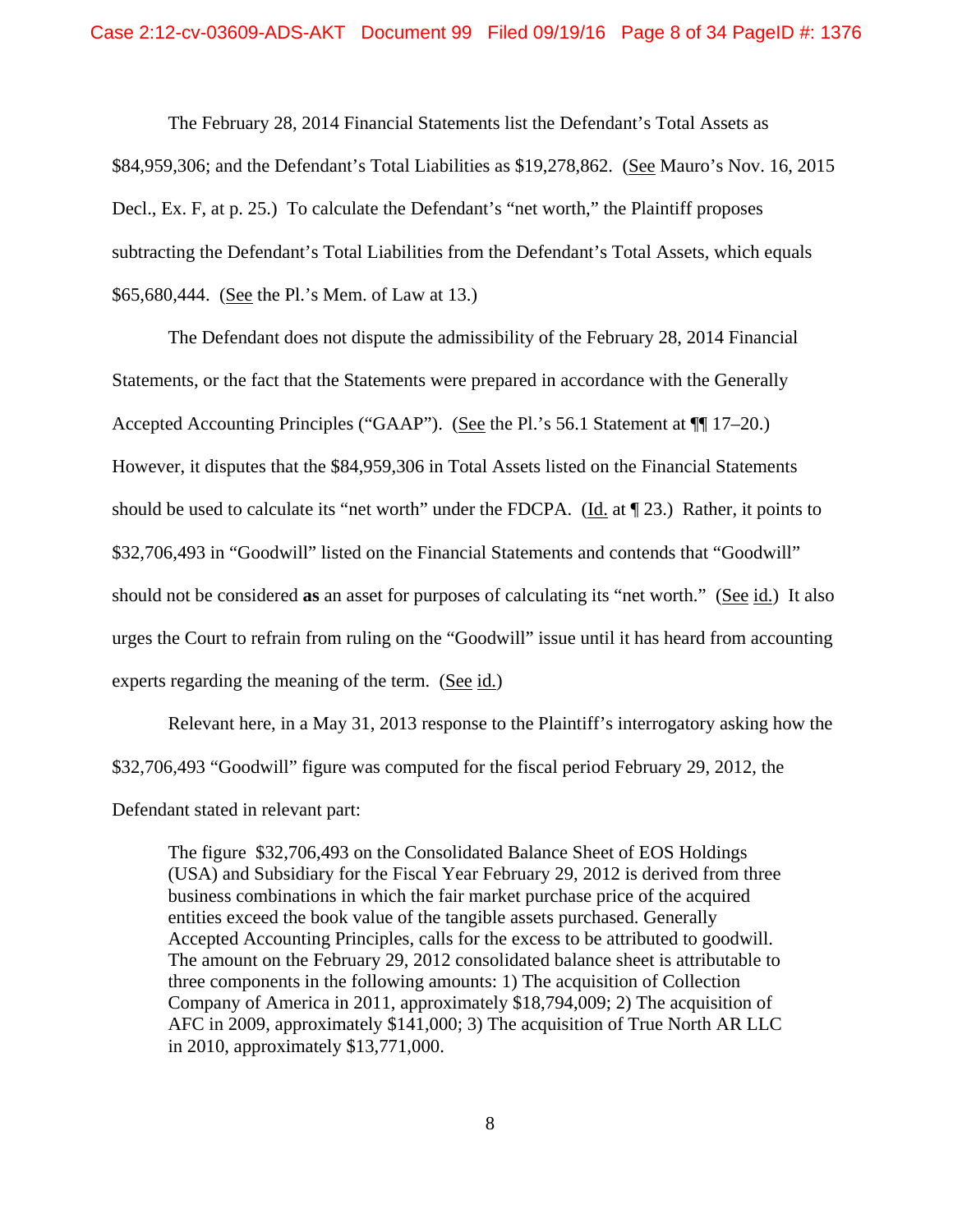These amounts do not reflect the cost, at book value of any of the tangible assets of the acquired entities.

(See Mauro's Nov. 16, 2015 Decl., Ex. G.)

 For his part, the Plaintiff contends that, as a matter of law, the Court should include the \$32,706,493 in "Goodwill" listed on the Defendant's February 28, 2014 Financial Statements as an "Asset" for the purpose of calculating the Defendant's "net worth." (See the Pl.'s Mem. of Law at 13–14.)

# **B. As to the Procedural History**

 On July 19, 2012, the Plaintiff commenced this action, alleging that the Defendant violated the FDCPA by sending him and other former students of NYIT collection letters attempting to collect "Fees/Coll Costs" equal to 42 % of the principal balances left on their accounts in tuition costs.

 On August 9, 2013, the Court granted the Plaintiff's motion pursuant to Rule 15 to file an amended complaint. It also granted the Plaintiff's motion pursuant to Rule 23(b)(3) to certify a class action. However, it amended the Plaintiff's proposed class definition as follows:

(a) all individuals who have mailing addresses within New York State; (b) who within one year before the filing of this action; (c) were sent a collection letter in a form materially identical or substantially similar to the form letter sent by the Defendant to the Plaintiff; (d) regarding a debt that was time-barred by the applicable statute of limitations; (e) and containing a collection fee that they had not previously authorized by entering into an agreement with NY Tech; (f) which was not returned by the postal service as undelivered.

(See the Aug. 9, 2013 Order, Dkt. No. 32, at 22.)

 On September 14, 2013, the Plaintiff filed an amended complaint, which left unchanged the majority of the allegations in the original complaint, and asserted the same FDCPA claims against the Defendant. (See Am. Compl. at ¶¶ 41–48.)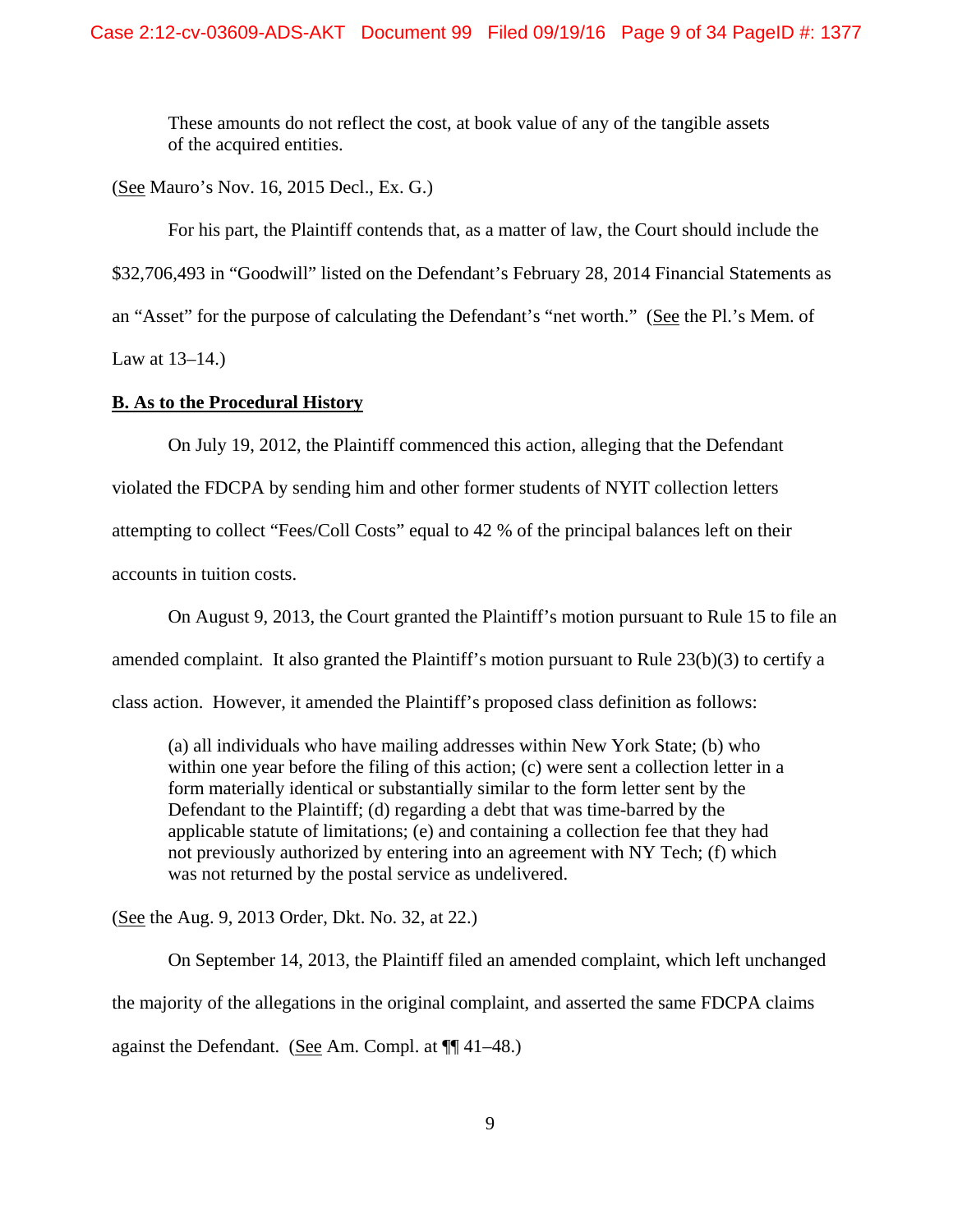On October 15, 2013, the Court granted the Plaintiff's unopposed motion for

reconsideration to correct the Rule 23 class definition as follows:

(a) all individuals who have mailing addresses within New York State; (b) who within one year before the filing of this action; (c) were sent a collection letter in a form materially identical or substantially similar to the form letter sent by the Defendant to the Plaintiff; (d) regarding a debt that was time-barred by the applicable statute of limitations; (e) **or** containing a collection fee that they had not previously authorized by entering into an agreement with NY Tech; (f) which was not returned by the postal service as undelivered.

(See the Oct. 15, 2013 Order, Dkt. No. 47, at 4–5) (emphasis added).

 On March 22, 2014, the Court approved the Plaintiff's proposed class notice and a list of class members consisting of 464 individuals. (See the Apr. 12, 2014 Order, Dkt. No. 61, at 2–3.) Subsequently, on March 25, 2012, the Defendant moved for reconsideration to exclude certain individuals from the class who it alleged authorized the collection costs listed in the Defendant's letters. (See id. 3.) On April 12, 2014, the Court denied the Defendant's motion because it found that the Defendant "failed to provide any evidence demonstrating that any of the 464 individuals who received the subject form letter agreed to the  $42.85\%$  collection fee." (Id. at 4.)

 On August 5, 2015, the Court so-ordered a joint-request by the parties to amend the class definition a second time by narrowing the definition of the class from covering all consumers who received a letter from the Defendant containing a collection fee that they had not previously authorized by entering into an agreement with NYIT, to limiting the class to consumers who received a letter from the Defendant requesting a collection cost of 42.85% of the remaining principal left on their student loan accounts. (See the Aug. 5, 2015 Order, Dkt. No. 80.) The parties represented that this change reduced the class from 484 to 331 individuals. (Id.)

 On November 15, 2015, the Plaintiff moved pursuant to Rule 56 for summary judgment on the issue of liability, arguing that it was undisputed that the Plaintiff and members of the class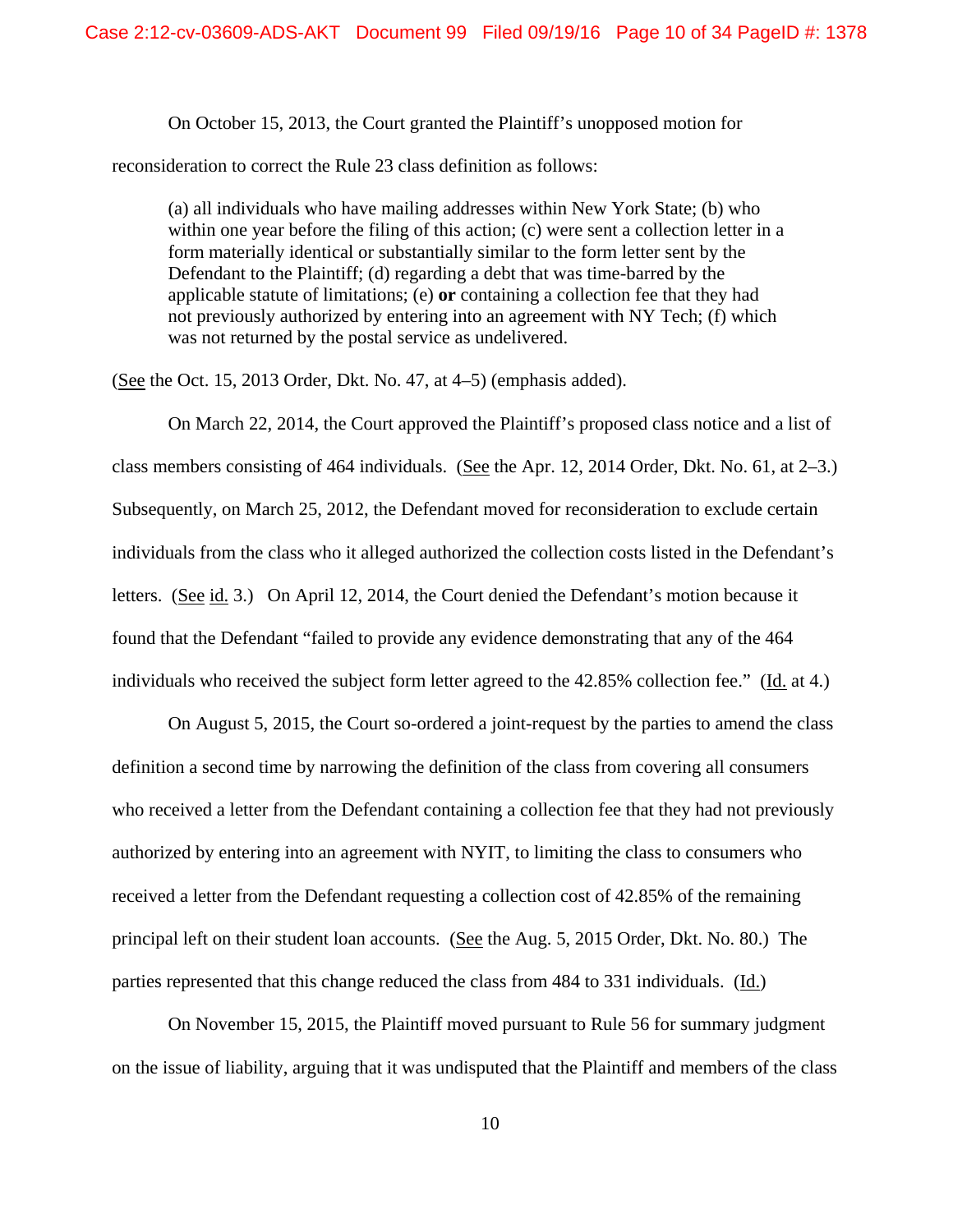received collection letters charging them collection costs equal to 42.85% of the remaining principal left on their student loan accounts. (See the Pl.'s Mem. of Law at 9–12.) They also sought a judgment establishing the Defendant's "net worth" as \$65,680,444.00 for the purpose of calculating damages under the FDCPA. (See id. at 12–14.)

 On December 31, 2015, the Defendant filed a memorandum of opposition to the Plaintiff's motion, as well as a cross motion for partial summary judgment dismissing the claims of class members who entered into purported registration agreements with NYIT. (See the Def.'s Opp'n Mem. of Law at 13.) In addition, it asserted that an order establishing the Defendant's "net worth" would be premature and improper without expert testimony. (Id. at 14– 15.)

 On February 1, 2016, the Plaintiff filed a legal memorandum in further support of his motion for summary judgment and in opposition to the Defendant's motion. (See the Pl.'s Feb. 1, 2016 Mem. of Law, Dkt. No. 92 [the "Pl.'s Reply Mem. of Law"].) In it, he asserted that the Defendant had only produced evidence that 19 of the 331 class members signed registration forms and therefore, it was undisputed that the Defendant was liable under FDCPA to at least 312 members of the class who did not sign such forms. (See id. at 2–3.) With respect to the 19 members who did sign the forms, the Plaintiff contended that the forms did not expressly authorize the collection costs sought by the Defendant. (See id. at 3–8.)

 On February 22, 2016, the Defendant filed a reply memorandum in further support of its cross motion, that largely incorporated the arguments it made in its prior legal memorandum. (See the Def.'s Feb. 22, 2016 Mem. of Law, Dkt. No. 94 [the "Def.'s Reply Mem. of Law"].) Notably, it did not address the Plaintiff's assertion that at least 312 members of the class who did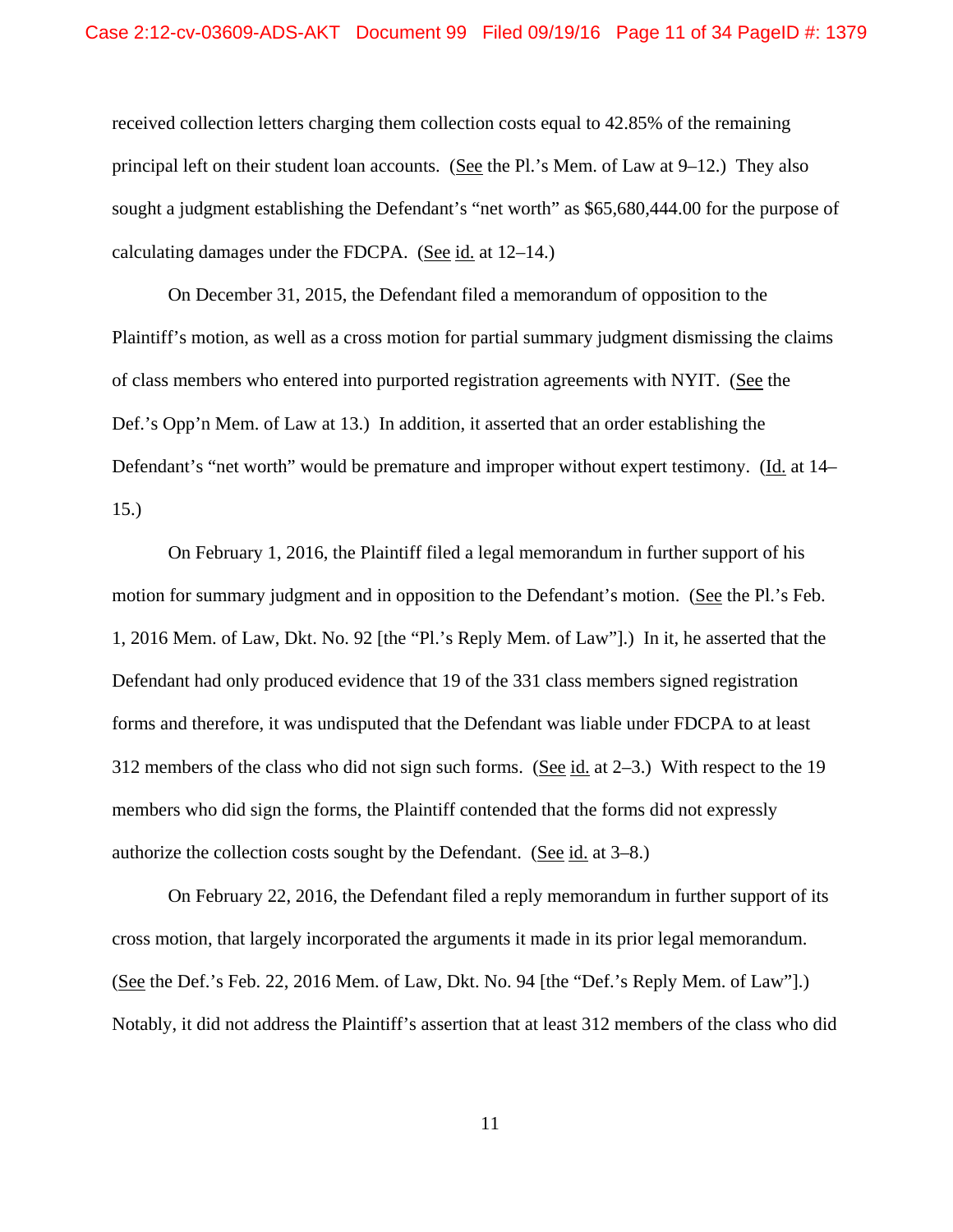not sign so-called registration agreements were entitled to summary judgment on the issue of liability. (See id.)

The Court will now address the relevant legal standards and the parties' positions.

# **II. DISCUSSION**

## **A. As to the Legal Standard**

Fed. R. Civ. P. 56(a) provides that a court may grant summary judgment when the "movant shows there is no genuine issue as to any material fact, and the moving party is entitled to judgment as a matter of law."

"A genuine issue of fact means that 'the evidence is such that a reasonable jury could return a verdict for the nonmoving party." Wright v. Goord, 554 F.3d 255, 266 (2d Cir. 2009) (quoting Anderson v. Liberty Lobby, Inc., 477 U.S. 242, 248, 106 S. Ct. 2505, 91 L.Ed.2d 202 (1986)). "Where the moving party demonstrates 'the absence of a genuine issue of material fact,' Celotex Corp. v. Catrett, 477 U.S. 317, 323, 106 S. Ct. 2548, 91 L.Ed.2d 265 (1986), the opposing party must come forward with specific evidence demonstrating the existence of a genuine dispute of material fact." Brown v. Eli Lilly & Co., 654 F.3d 347, 358 (2d Cir. 2011) (quoting Anderson, 477 U.S. at 249, 106 S. Ct. 2505). "The evidence of the party opposing summary judgment is 'to be believed, and all justifiable inferences are to be drawn in [that party's] favor."' Wright, 554 F.3d at 266 (parenthetically quoting Graham v. Henderson, 89 F.3d 75, 79 (2d Cir. 1996)). However, to defeat a motion for summary judgment, the opposing party "must do more than simply show that there is some metaphysical doubt as to the material facts, . . . and may not rely on conclusory allegations or unsubstantiated speculation." F.D.I.C. v. Great Am. Ins. Co., 607 F.3d 288, 292 (2d Cir. 2010) (internal quotation marks and citations omitted).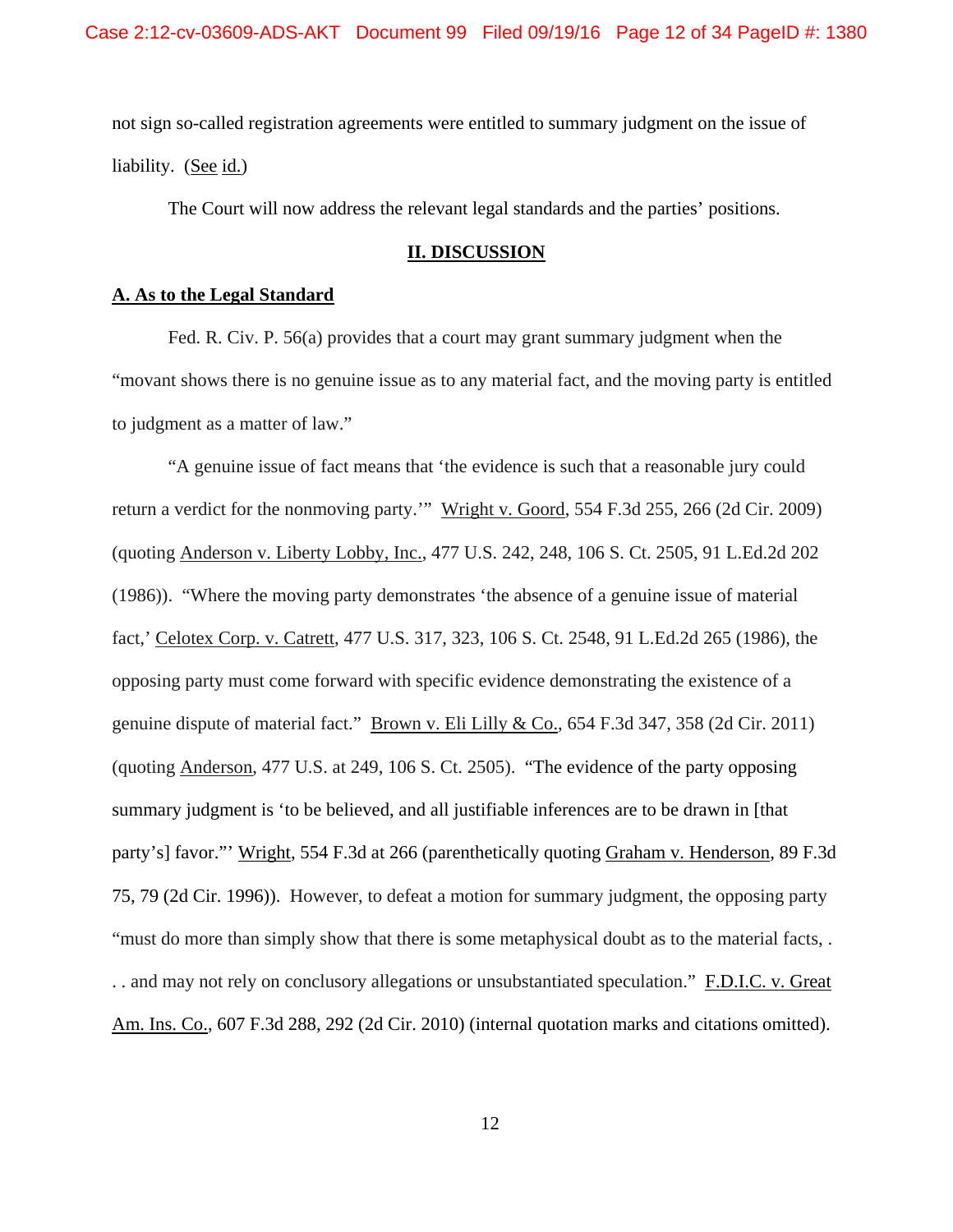"When no rational jury could find in favor of the nonmoving party because the evidence to support its case is so slight, there is no genuine issue of material fact and a grant of summary judgment is proper." Gallo v. Prudential Residential Servs., Ltd. P'ship, 22 F.3d 1219, 1224 (2d Cir. 1994).

#### **B. As to the FDCPA**

 In 1977, Congress enacted the FDCPA to "eliminate abusive debt collection practices by debt collectors, to insure that those debt collectors who refrain from using abusive debt collection practices are not competitively disadvantaged, and to promote consistent State action to protect consumers against debt collection abuses." 15 U.S.C. § 1692(e).

 To that end, 15 U.S.C. § 1692e ("Section 1692e") states, "A debt collector may not use any false, deceptive, or misleading representation or means in connection with the collection of any debt." Section 1692e then provides a list of sixteen non-exclusive examples that constitute violations of the above-prohibition, including as relevant here, "[t]he false representation of . . . the character, amount, or legal status of any debt . . . ," *see* Section 1692e(2)(A); "[t]he threat to take any action that cannot legally be taken or that is not intended to be taken," *see* Section 1692e(5); and "[t]he use of any false representation or deceptive means to collect or attempt to collect any debt or to obtain information concerning a consumer," *see* Section 1692e(10).

 In addition, 15 U.S.C. § 1692f ("Section 1692f") states that "[a] debt collector may not use unfair or unconscionable means to collect or attempt to collect any debt." It also provides a non-exhaustive list of violations of this prohibition, including, "The collection of any amount (including any interest, fee, charge, or expense incidental to the principal obligation) unless such amount is expressly authorized by the agreement creating the debt or permitted by law." 15 U.S.C. § 1692f(1).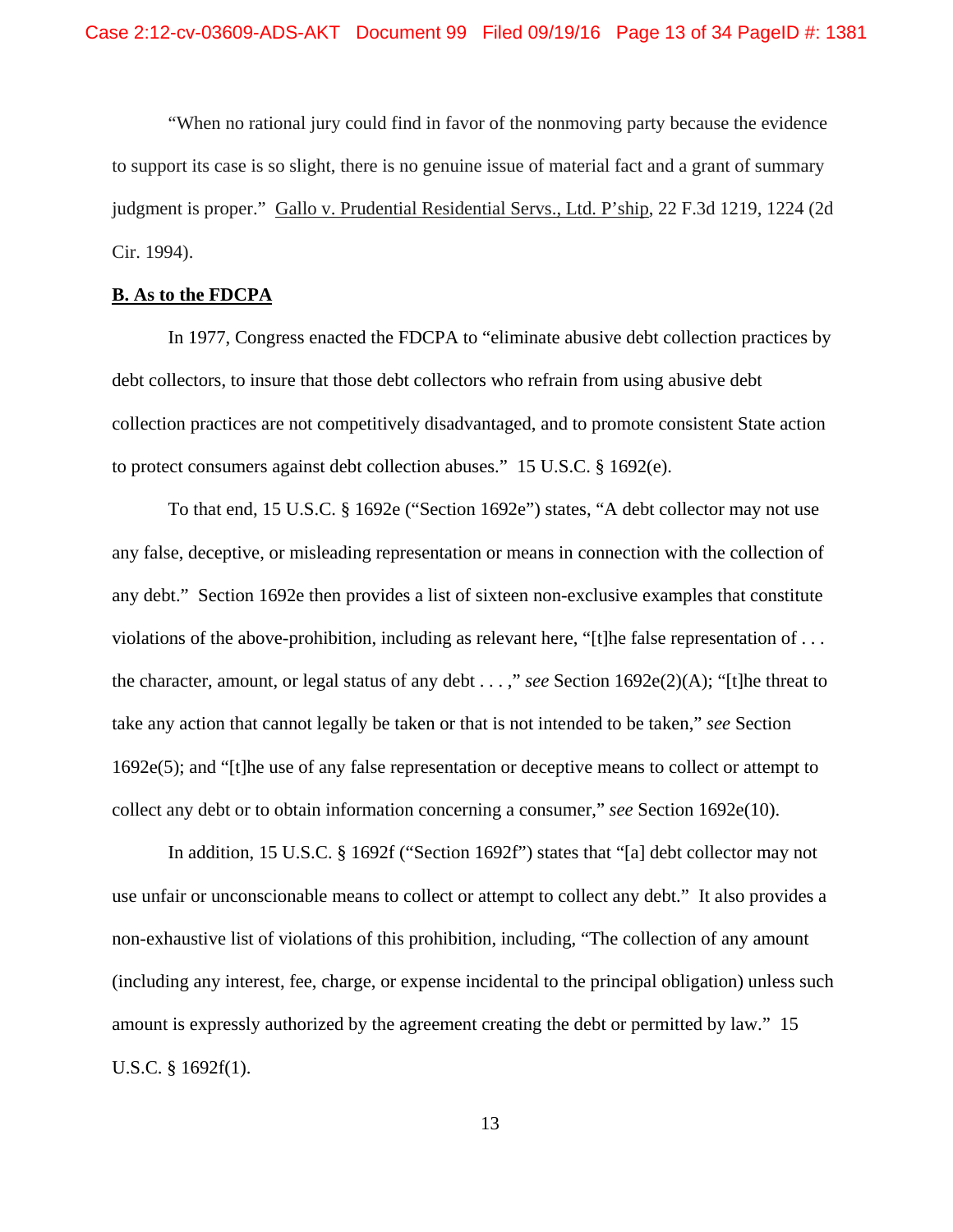As referred to earlier, 15 U.S.C. § 1692k ("Section 1692k") creates a civil cause of action for damages for the violation of "any provision" of the FDCPA "in an amount equal to the sum of—(1) any actual damage sustained by such person as a result of such failure; (2)(A) in the case of any action by an individual, such additional damages as the court may allow, but not exceeding \$1,000." 15 U.S.C.A. § 1692k(1)–2(A). Where, as here, the action has been certified as a class action, a debt collector is liable for "(i) such amount for each named plaintiff as could be recovered under subparagraph (A), and (ii) such amount as the court may allow for all other class members, without regard to a minimum individual recovery, not to exceed the lesser of \$500,000 or 1 per centum of the net worth of the debt collector." 15 U.S.C. § 1692k(2)(B).

Section 1692k also sets forth the following factors that the Court must consider in setting the amount of damages, up to the maximum amounts described above: "the frequency and persistence of noncompliance by the debt collector, the nature of such noncompliance, the resources of the debt collector, the number of persons adversely affected, and the extent to which the debt collector's noncompliance was intentional." 15 U.S.C. § 1692k(b).

Finally, Section 1692k provides what is sometimes referred to as a *bona fide* error defense whereby a debt collector can avoid liability "if the debt collector shows by a preponderance of evidence that the violation was not intentional and resulted from a bona fide error notwithstanding the maintenance of procedures reasonably adapted to avoid any such error." 15 U.S.C.A. § 1692k(c); <u>see also Puglisi v. Debt Recovery Sols.</u>, LLC, 822 F. Supp. 2d 218, 226 (E.D.N.Y. 2011) ("This [*bona fide* error] defense, by its terms, requires defendant to demonstrate by a preponderance of the evidence both: (1) that the violation was unintentional; and (2) that it resulted from a bona fide error notwithstanding procedures reasonably adapted to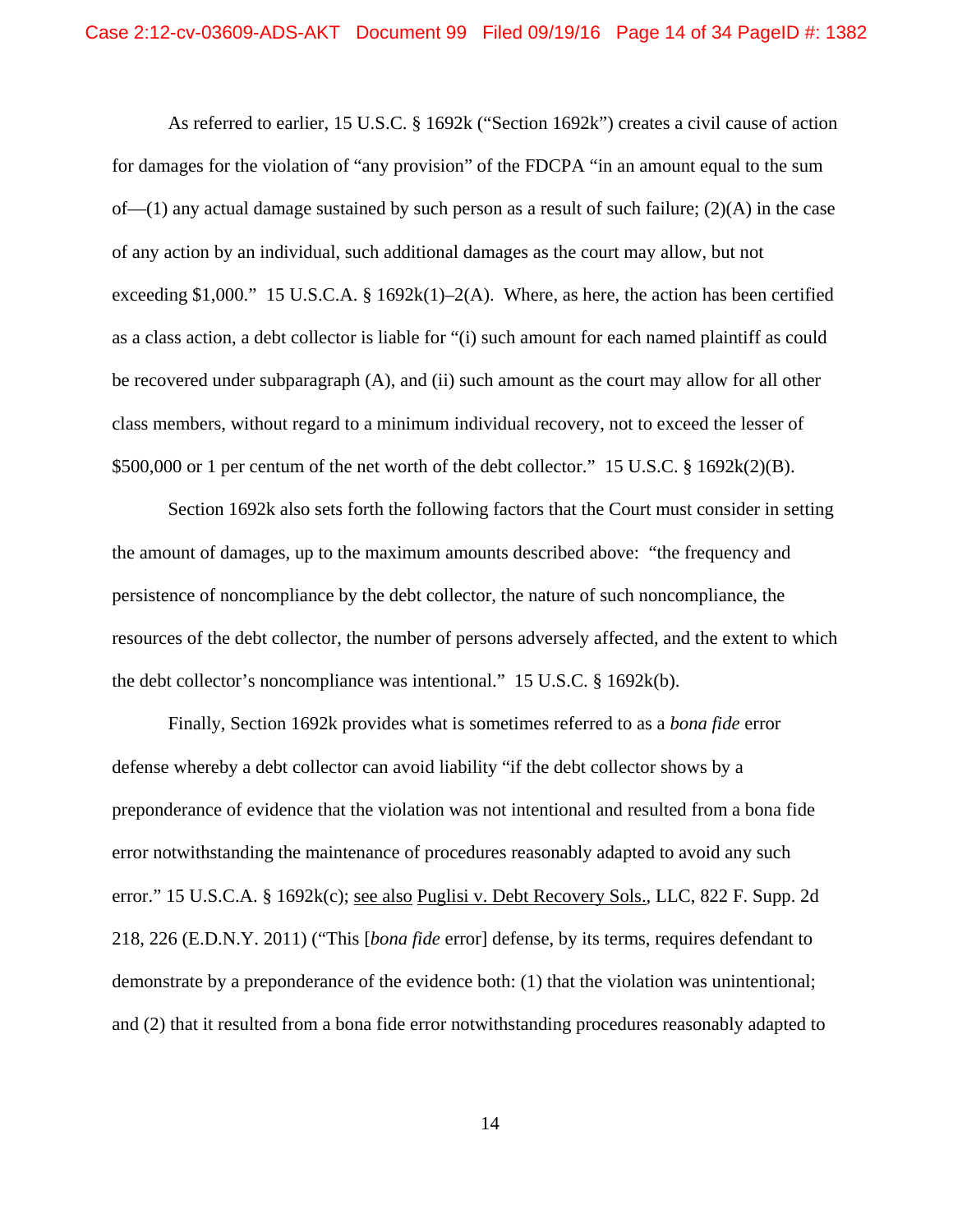avoid any such error.") (alteration added). The Court notes that the Defendant does not assert the *bona fide* error defense in its present motion and therefore, the Court does not address it here.

 Reading these provisions together, to establish a violation of the FDCPA, '"(1) the plaintiff must be a 'consumer' who allegedly owes the debt or a person who has been the object of efforts to collect a consumer debt, and (2) the defendant collecting the debt is considered a 'debt collector,' and (3) the defendant has engaged in any act or omission in violation of FDCPA requirements."' Polanco v. NCO Portfolio Mgmt., Inc., 132 F. Supp. 3d 567, 578 (S.D.N.Y. 2015) (quoting Plummer v. Atl. Credit & Fin., Inc., 66 F.Supp.3d 484, 488 (S.D.N.Y. 2014)); see also Aviles v. Wayside Auto Body, Inc., 49 F. Supp. 3d 216, 225 (D. Conn. 2014) (same).

 In the present case, it is undisputed that the first two elements — namely, that the Plaintiff and the class members are "consumers" who allegedly owe debts, and the Defendant is a "debt collector" under the FDCPA — are satisfied. (See the Pl.'s 56.1 Statement at  $\P$  $[2-3,$ 13–14.) Rather, the dispute centers around whether the Defendant's letters to the class members violated the provisions of Sections 1692e and 1692f described above.

"In this Circuit, the question of whether a communication complies with the FDCPA is determined from the perspective of the 'least sophisticated consumer."' Jacobson v. Healthcare Fin. Servs., Inc., 516 F.3d 85, 90 (2d Cir. 2008) (quoting Clomon v. Jackson, 988 F.2d 1314, 1318 (2d Cir. 1993)). The least sophisticated consumer standard is "an objective standard, designed to protect all consumers, 'the gullible as well as the shrewd.'" Ellis v. Solomon  $&$ Solomon, P.C., 591 F.3d 130, 135 (2d Cir. 2010) (quoting Jacobson, 516 F.3d at 90). According to the Second Circuit, "[t]he standard effectively serves its dual purpose: it (1) ensures the protection of all consumers, even the naive and the trusting, against deceptive debt collection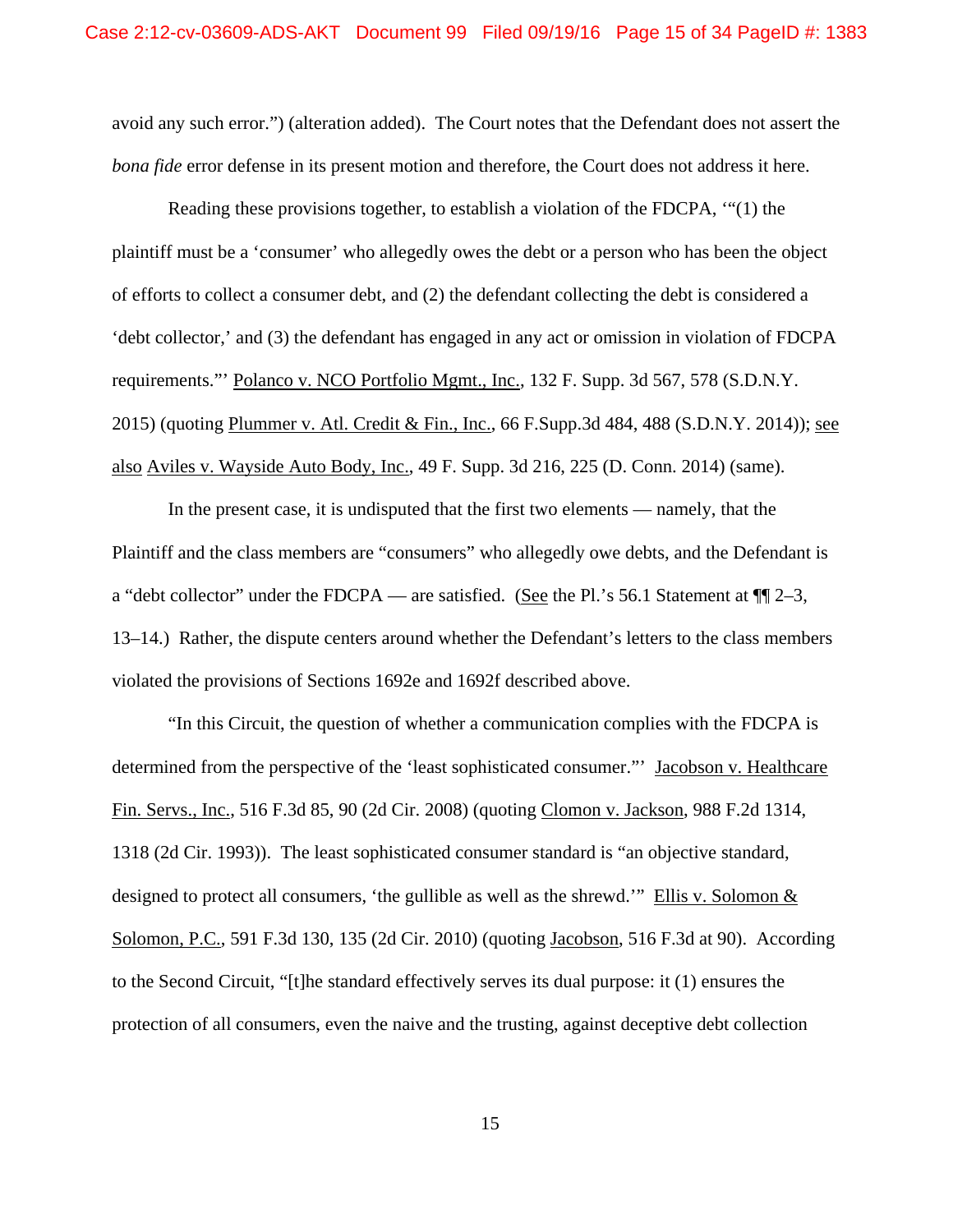practices, and (2) protects debt collectors against liability for bizarre or idiosyncratic interpretations of collection notices." Clomon, 988 F.2d at 1320.

Further, "[t]o recover damages under the FDCPA, a consumer does not need to show intentional conduct on the part of the debt collector." Solomon, 591 F.3d at 135 (2d Cir. 2010). Rather, "[t]he FDCPA is a strict liability statute, ..., and the degree of a defendant's culpability may only be considered in computing damages." Bentley v. Great Lakes Collection Bureau, 6 F.3d 60, 63 (2d Cir. 1993) (internal quotation marks and citations omitted).

#### **C. As to Section 1692e**

 In the present case, the Plaintiff asserts that the collection letters that the Defendant sent to the class members were "false and deceptive" in violation of Sections 1692e, 1692e(2), and Section 1692e(10) because the letters listed certain collection costs as part of the class members' overall debt load without making clear that the collection costs were estimates and were based on contingency fees that the Defendant had not yet collected. (See the Pl.'s Mem. of Law at 12; see also the Pl.'s Reply Mem. of Law at 7–8.)

 For its part, the Defendant asserts that some of the class members signed registration forms authorizing the imposition of collection costs and therefore, the Defendant's letters were not false or misleading in violation of Section 1692e. (See the Def.'s Reply Mem. of Law at 5.) It also argues that to hold the Defendant liable would be inconsistent with its obligation under  $1692g(a)(1)$  to advise consumers of the total amount of their debts. (Id. at 6.) The Court disagrees.

The Court finds a number of the cases cited by the Plaintiff to be persuasive. For example, in McLaughlin v. Phelan Hallinan & Schmieg, LLP, 756 F.3d 240 (3d Cir. 2014), the plaintiff, a homeowner who fell behind on his mortgage, received a letter from a debt collector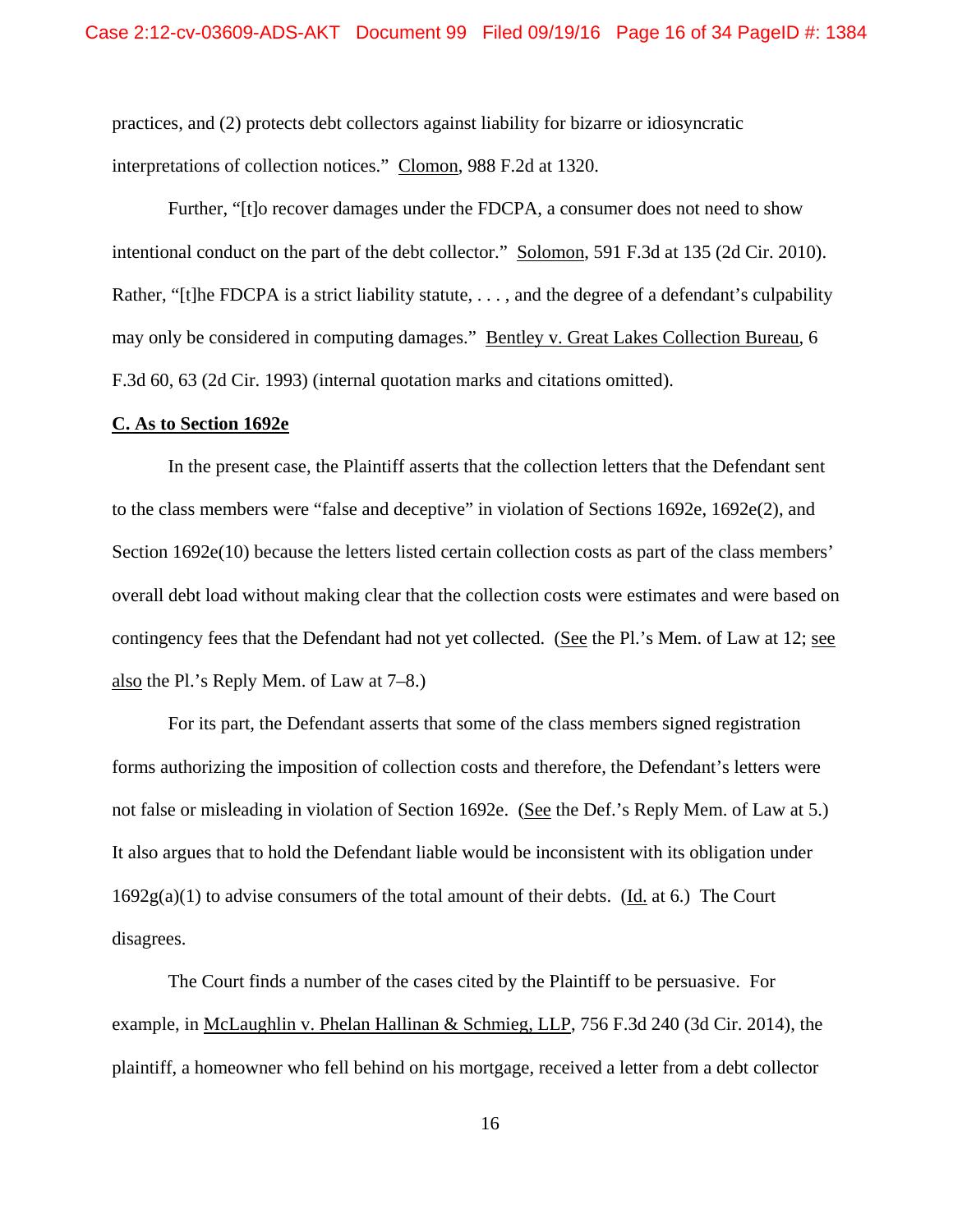stating that the amount of his debt was \$365,488.40, which included \$650 in attorneys' fees and \$550 for costs of suit and a title search. Id. at 243. However, the plaintiff asserted in his complaint that the fees and costs had not actually been incurred as of the date he received the letter and therefore, the communication contained false representations as to the amount of his underlying debt to the bank. See id.

 On appeal, the Third Circuit rejected the debt collector's argument that the letter did not violate the FDCPA because it contained an estimate of the amount owed. Id. at 246. It reasoned that nothing in the letter conveyed to the debtor that the amount listed was an estimate. Id. Rather, "[t]he only message this conveys to the reader is the amount owed on a specific date," and "[a]s the drafter of the Letter, [the debt collector] is responsible for its content and for what the least sophisticated debtor would have understood from it." Id. Construing as true the allegation that the "amount actually owed as of that date was less than the amount listed," the Court of Appeals found that the plaintiff stated a plausible claim that the "Letter misrepresents the amount of the debt in violation of  $\S 1692e(2)$  and (10). " Id. Accordingly, it reversed the district court's order granting the debt collector's Rule 12(b)(6) motion to dismiss the plaintiff's FDCPA claims. Id. at 250; see also Kaymark v. Bank of Am., N.A., 783 F.3d 168, 175 (3d Cir. 2015) ("[T]he Foreclosure Complaint also plainly 'inform[ed] the reader of the specific amounts due for specific items as of a particular date,' . . . , two months prior to the date the Foreclosure Complaint was filed. [The complaint] also did not convey that the disputed fees were estimates or imprecise amounts. Thus, pursuant to McLaughlin, the Foreclosure Complaint conceivably misrepresented the amount of the debt owed, forming a basis for violations of  $\S 1692e(2)$ (A) and  $(10).$ ").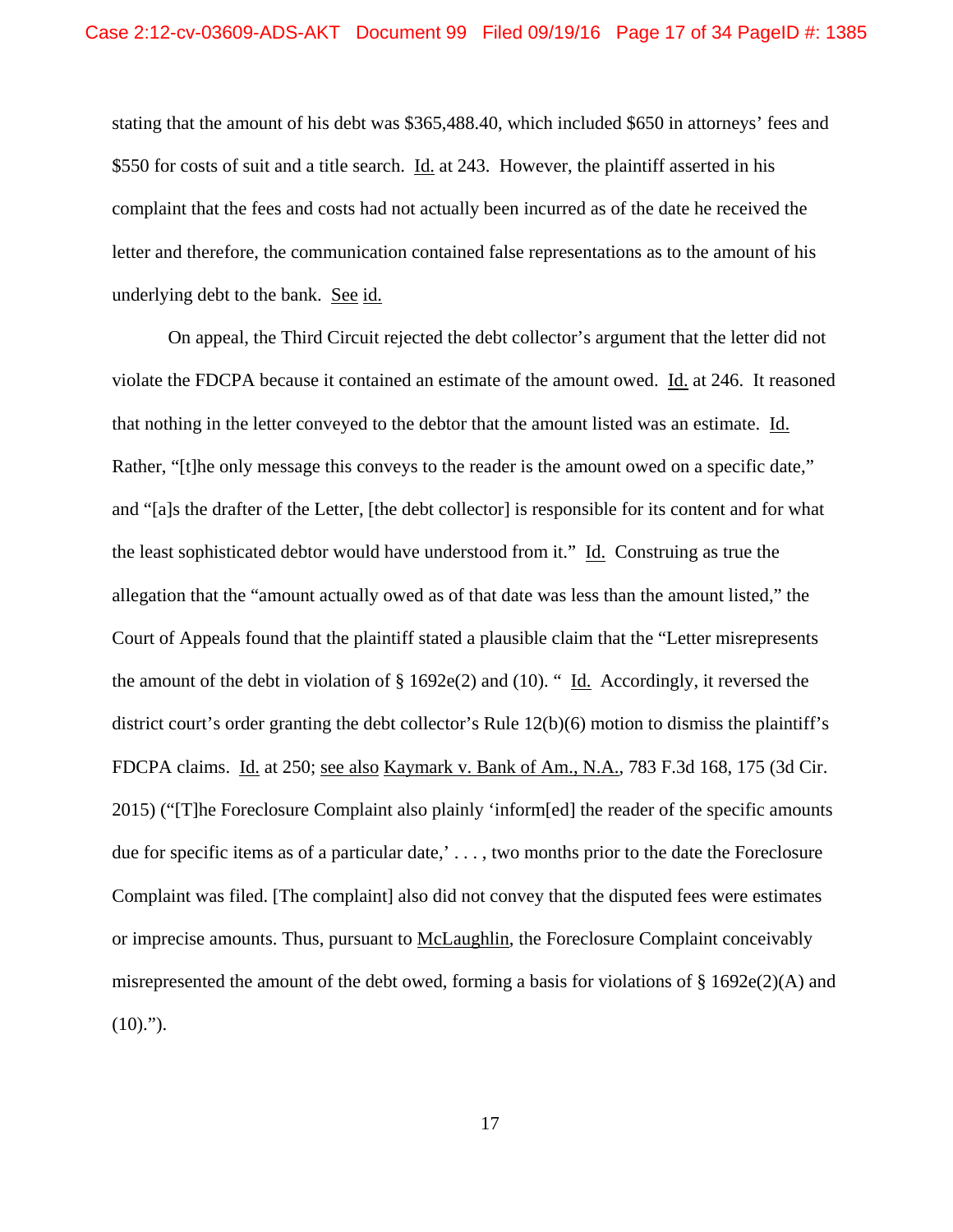Similarly, in Ardino v. Solomon & Solomon, P.C., No. CIV. 13-1821 (KM), 2014 WL 268680 (D.N.J. Jan. 23, 2014), an attorney entered into a retainer agreement with the plaintiff's creditor, a New Jersey student loan authority, that provided the attorney with a contingency fee of 22% for any amount collected from a debtor. Id. at \*1–2. The plaintiff took out a student loan with the New Jersey authority and executed a promissory note agreeing to "pay all amounts, including reasonable collection agency and attorneys fees and court and other collection costs that you incur in effecting collection of this Note, up to the maximum penalty permitted by law." Id. at \*2. When the plaintiff defaulted on his student loan, the attorney sent a collection letter to him stating that he owed the principal amount left on his loan, as well as attorneys' fees representing 22% of that amount. Id. at  $*1$ . The district court found that the collection letter was false and misleading in violation of Section 1692e because the collection letter failed to notify the plaintiff that "the attorneys' fees were not due until actually incurred, and that they would be calculated on a contingent basis." Id. at \*4. Further, the court noted that "[w]hile the [the plaintiffs] agreed to pay costs incurred by [the creditor], they did not agree to pay — and [the defendant] had no basis to demand — a prospective or estimated fee." Id. (alterations added). Thus, the district court denied the defendant's Rule 12(b)(6) motion to dismiss the plaintiff's FDCPA claim. See id.; see also Kojetin v. C U Recovery, Inc., 212 F.3d 1318 (8th Cir. 2000) ("Contrary to CUR's view, we agree with the district court's conclusion that [the debt collector] violated the FDCPA when it charged [the debtor] a collection fee based on a percentage of the principal balance that remained due rather than the actual cost of the collection."); Hernandez v. Miracle Fin., Inc., No. CIV.A. 11-4074 (JLL), 2011 WL 6328216, at \*4 (D.N.J. Dec. 13, 2011) (finding that a debtor stated a plausible Section 1692e claim against a debt collector for including a flat collection fee in a communication to the debtor without indicating that the fee was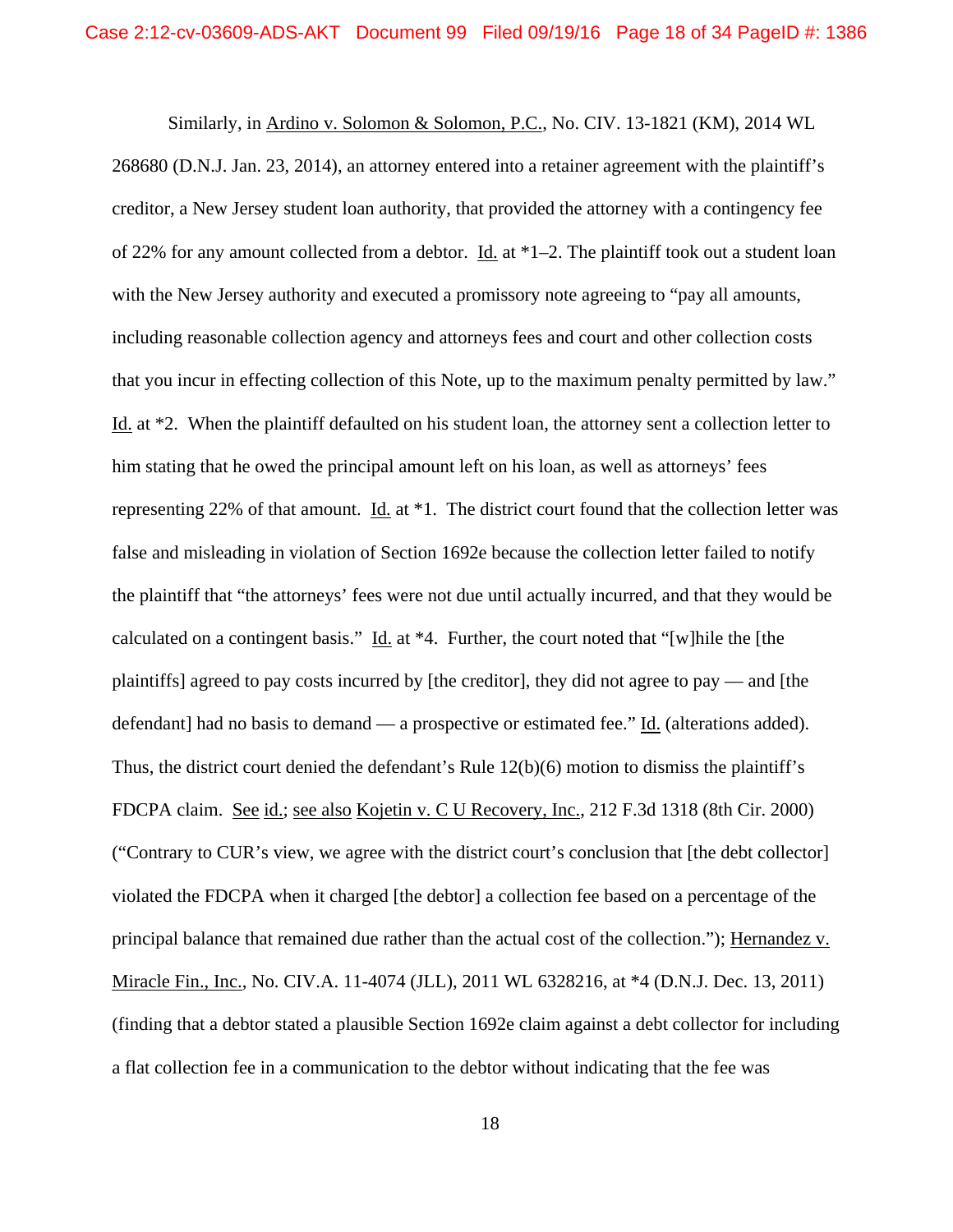contingent upon the successful collection of the debt); Som v. Daniels Law Offices, P.C., 573 F. Supp. 2d 349, 358 (D. Mass. 2008) ("The essence of the claim in Counts 3 and 4 thus appears to be that defendants represented that the creditor had incurred a legal expense (a percentage of the entire balance) when in fact it had not (it had incurred only a percentage of the collected balance). Recast in that light . . . Counts 3 and 4 appear to state a claim sufficient to survive dismissal under Rule 12(b)(6).").

 Likewise, in this case, it is undisputed that under the terms of the Collection Services Agreement, NYIT agreed to pay the Defendant a contingency fee of between 25 and 33.3% "on all amounts collected on all accounts" that were referred to the Defendant by NYIT. (See Burns Decl., Ex. 2) (emphasis added). It is also undisputed that the Defendant sent the Plaintiff a collection letter listing the Plaintiff's "Total Due" as \$4609.29, which included \$1,382.79 in fees and collection costs. (See Am. Compl., Ex. A; see also the Pl.'s 56.1 Statement at ¶¶ 4–5; the Def.'s 56.1 Statement at  $\P$  3.) However, pursuant to the contingency agreement, the Defendant had not yet collected anything from the Plaintiff prior to sending this letter, and therefore was not then entitled to any collection costs. Accordingly, the \$1,382.79 in fees and collection costs listed in the letter is at best an estimate of what the Defendant's actual fees and collection costs might be.

 However, nowhere in this letter does the Defendant indicate that the total amount due reflects an estimate of the Defendant's collection costs. Rather, the Defendant lists the collection costs as part of the Plaintiff's overall debt. Therefore, the Court finds that the least sophisticated consumer could easily misinterpret the Defendant's letter to mean that the Plaintiff actually owed \$1,382.79 in collection costs, when it fact it did not. As the cases above establish, such misinformation about the amount of a debt is a clear violation of Section 1692e(2). See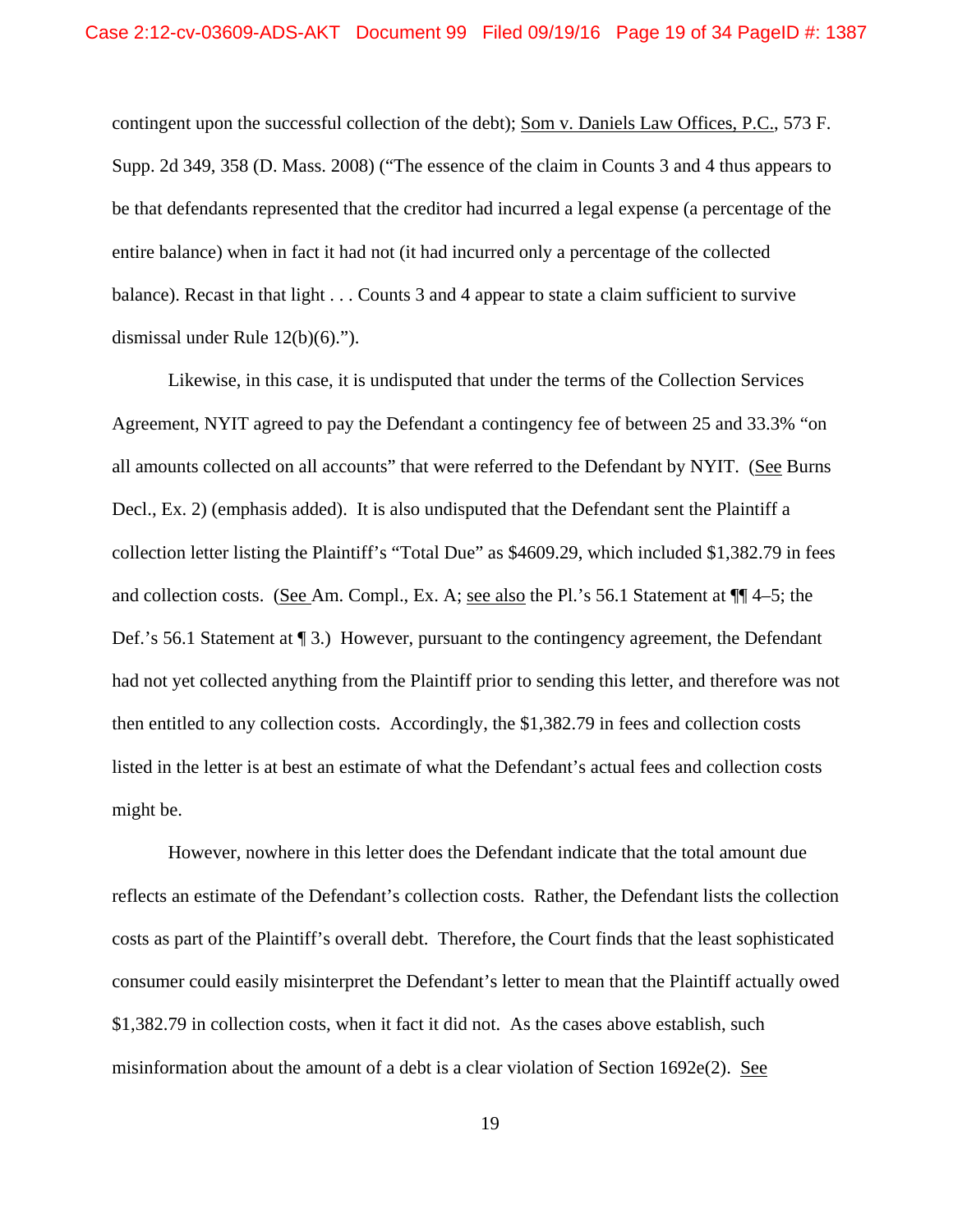McLaughlin, 756 F.3d at 246 ("Nothing [in the debt collection letter] says it is an estimate or in any way suggests that it was not a precise amount. As the drafter of the Letter, [the debt collector] is responsible for its content and for what the least sophisticated debtor would have understood from it."); McDermott v. Marcus, Errico, Emmer & Brooks, P.C., 911 F. Supp. 2d 1, 59 (D. Mass. 2012) ("Stating an incorrect amount of the debt undeniably violates section  $1692e(2)(A)$ ").

 Furthermore, it is undisputed that the Defendant sent similar letters to all of the 331 class members that listed fees and collection costs equal to 42.85% of the principal amounts left on their loans. (See the Pl.'s 56.1 Statement at ¶ 14.) As these letters were sent *before* the Defendant actually collected any money from the former students, the Court finds that the fees and collection costs listed in the letters were also misleading and constituted violations of Section 1692e(2).

 The Defendant seeks to avoid liability by asserting that "many" of the class members entered into registration agreements authorizing the imposition of collection fees that included contingency fees paid to debt collectors, such as the Defendant. (See the Def.'s Mem. of Law at 4–5.) The Court disagrees for two reasons.

 First, the Defendant has produced no evidence, other than an unsupported statement in its legal memorandum, that any of the class members signed so-called registration agreements that in the event of a default, authorized NYIT to charge them for collection costs based on a percentage of the principal left on their loans. Rather, it offers a blank registration form, not signed by any of the class members, and a declaration by Burns stating that the Plaintiff completed a similar registration form. Though again, it offers no evidence to support this assertion. (See Burns Decl. at ¶ 6; see also id. at Ex. 1.)

20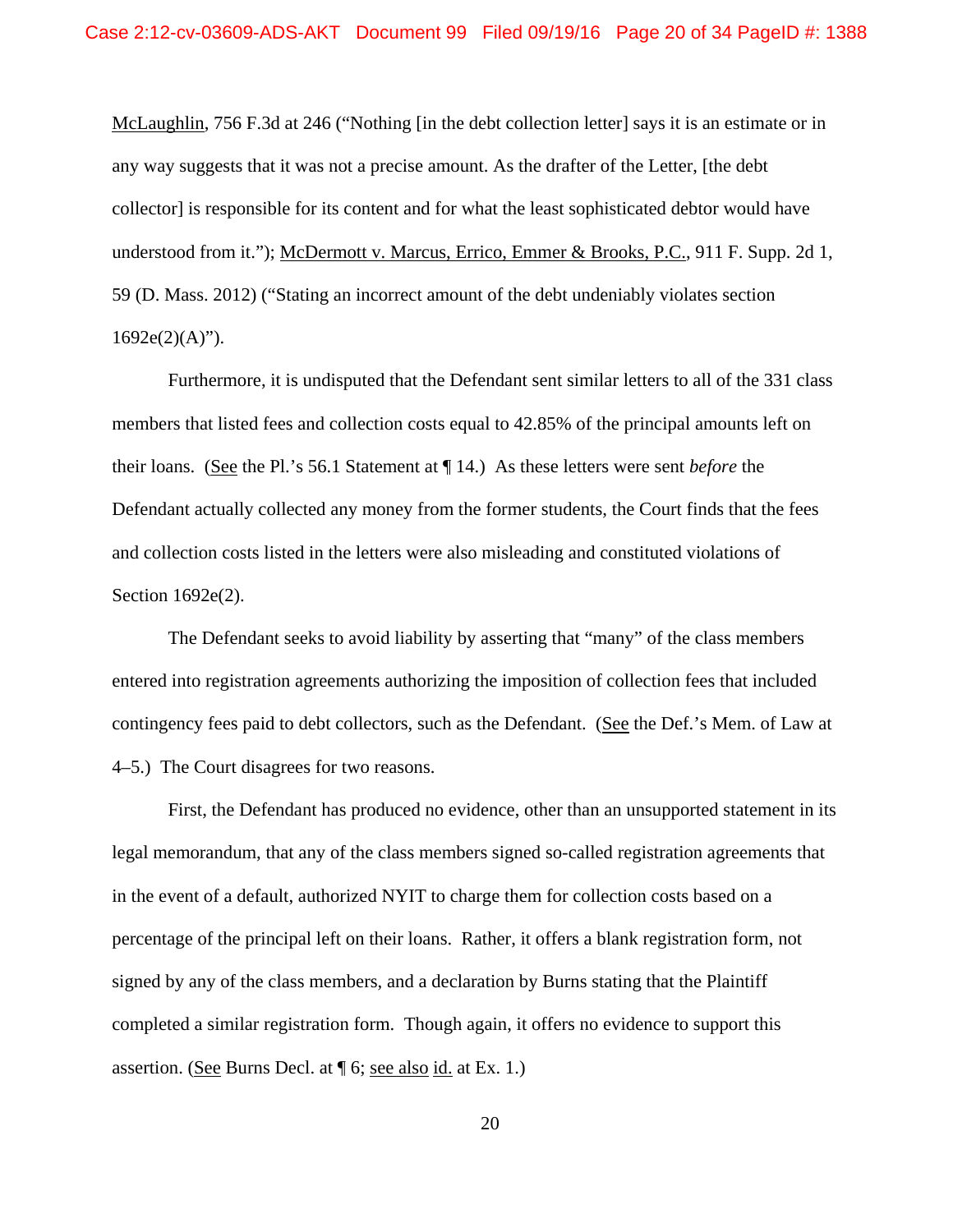On the other hand, the Plaintiff asserts that 19 of the 331 class members, not including the Plaintiff, signed registration forms similar to the blank form offered by the Defendant. (See Maura Decl. at  $\P$  4.) In support, he offers copies of 19 forms signed by certain class members, *see* id. at Ex. 4; and a declaration by Joseph Mauro, Esq. ("Mauro"), class counsel, in which he represents that after reviewing the documents produced by the Defendant, these 19 forms were the only forms that he was able to identify that were signed by members of the class, *see id.* at ¶ 4. The Defendant does not dispute either of these assertions and offers no evidence to the contrary. (See the Def.'s Reply Mem. of Law at 4–6.)

Thus, it appears undisputed that only 19 of the 331 class members signed registration forms. Therefore, even assuming *arguendo* that the forms did authorize the Defendant to include an estimate of collection costs in letters to the class members, summary judgment would still be appropriate for the 312 class members who did not sign such forms.

 Second, and more importantly, the language in the registration form does not help the Defendant's cause. The form states, "In the event that all charges are not paid when due, I agree to pay to NYIT all of the costs associated with the collection of my delinquent account, which includes the payment to NYIT of the principal sums due, plus all costs, which may also include but are not limited to collection agency fees constituting 33 percent of the principal balance due if NYIT engages a collection agency to secure payment." (See Burns Decl., Ex. 1 (emphasis added); see also Maura Decl., Ex. 4.)

 The plain language of the registration form indicates that 19 class members agreed to pay all costs associated with the collection of their debts, including collection fees based on a percentage of the principal balance due. However, the class members did not agree to be charged for collection fees and costs that were not yet incurred by NYIT, nor did they authorize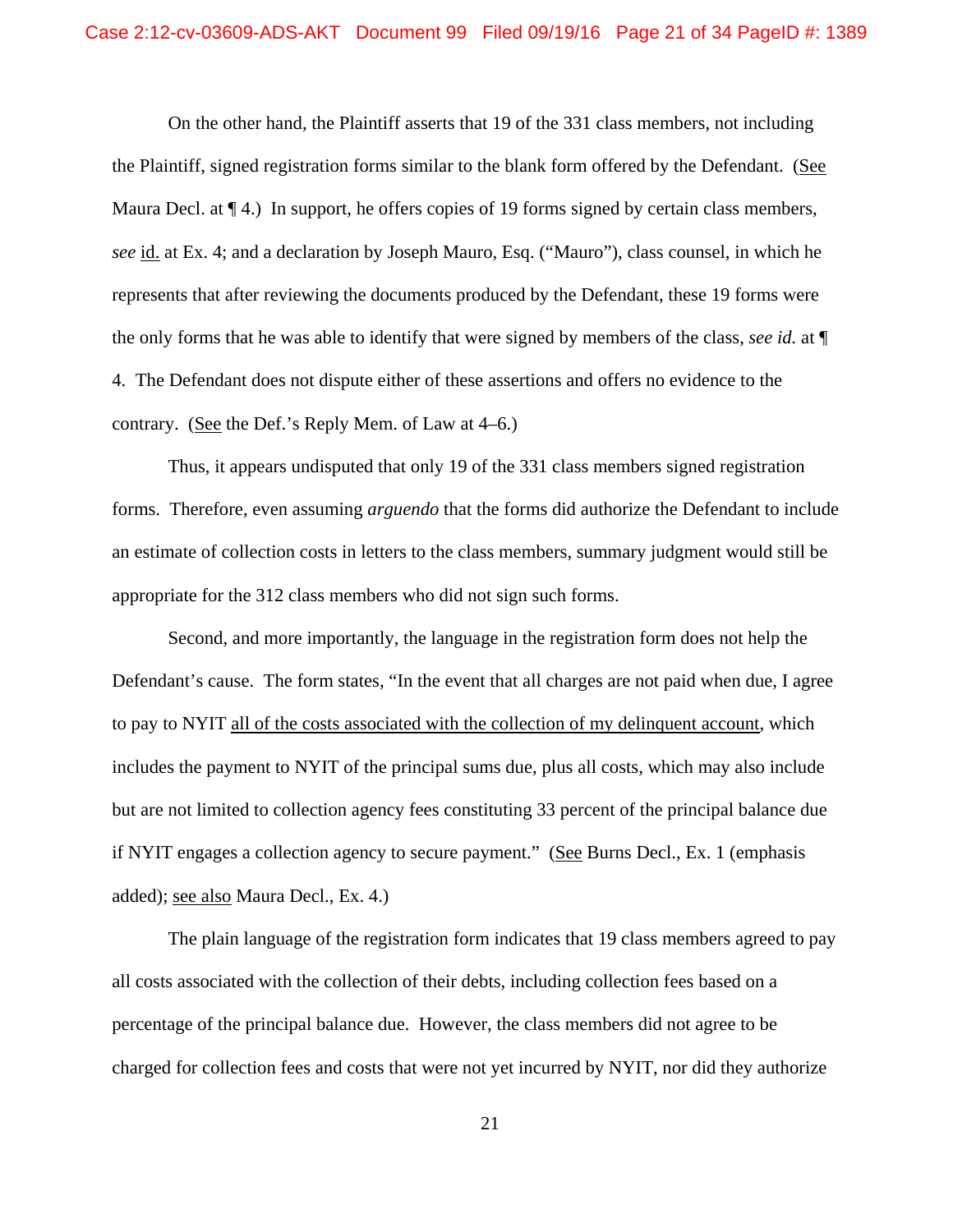the Defendant to demand an estimate of prospective collection fees and costs. Thus, the Court does not find that the registration forms signed by 19 of the class members sufficient to raise a genuine issue of material fact as to the Defendant's liability under Section 1692e. See Ardino, 2014 WL 268680 at \*4 ("While the [the debtor] agreed to pay costs incurred by [the creditor], they did not agree to pay—and [the debt collector] had no basis to demand—a prospective or estimated fee.").

 The cases cited by the Defendant are not to the contrary. In those cases, consumers brought FDCPA claims against attorneys, acting as debt collectors, who sought to collect attorneys' fees from the consumers based on contingency fees. The district courts dismissed FDCPA claims because the consumers had signed agreements authorizing the creditors to charge them "reasonable attorneys fees" in collecting on the delinquent accounts. See Shapiro v. Riddle & Associates, P.C., 351 F.3d 63, 64 (2d Cir. 2003) (finding no error in a district court's determination that "there was no genuine issue of material fact with regard to this [FDCPA] claim because the agreement between [the attorney-debt collector] and the creditor authorized [the attorney] to charge [the debtor] a reasonable fee and because the \$98 charge was reasonable in light of 'the undisputed evidence' of [the attorney's] work on [the debtor's] letter."); Mayhall v. Berman & Rabin, P.A., No. 4:13CV0175 AGF, 2014 WL 340215, at \*6 (E.D. Mo. Jan. 30, 2014) ("[B]ecause the recovery of reasonable attorney's fees is expressly permitted by the credit card agreement and, as discussed below, a fixed percentage fee is not unreasonable as a matter of law, Defendant's request for approval of such a fee award did not violate the FDCPA's proscription on the collection of amounts not expressly authorized by the agreement or permitted by law."); Cisneros v. Neuheisel Law Firm, P.C., No. CV06-1467 (DGC), 2008 WL 65608, at \*2 (D. Ariz. Jan. 3, 2008) (finding that a defendant's request for attorneys' fees based on a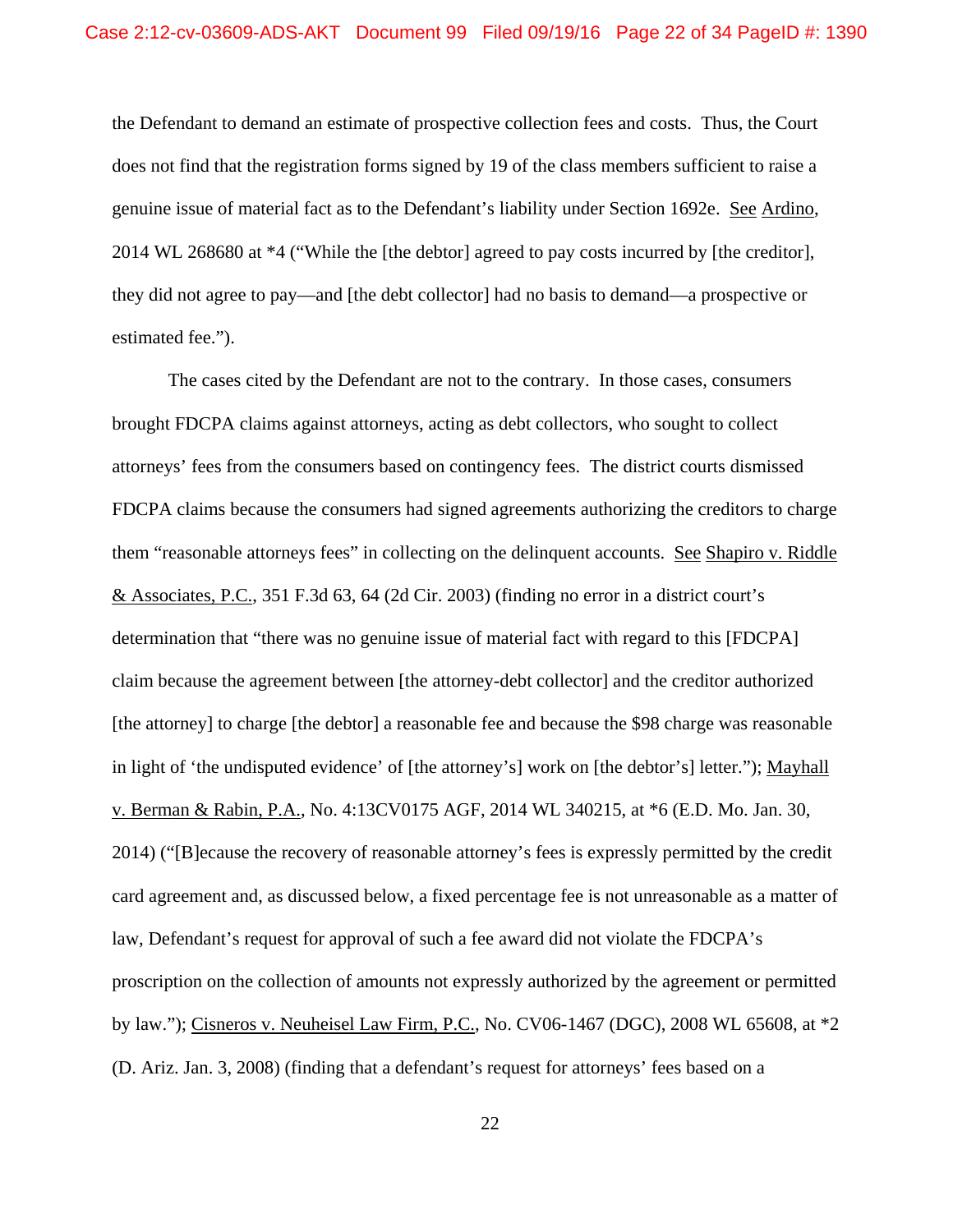contingency fee did not violate the FDCPA because "the underlying agreement provides for the recovery of 'reasonable' attorneys' fees; it is not limited to 'actual' attorneys' fees); Kirscher v. Messerli & Kramer, P.A., No. CIV. 05-1901 (PAM) (RLE), 2006 WL 145162, at \*5 (D. Minn. Jan. 18, 2006) (finding that a demand for attorneys' fees did not violate the FDCPA because "[t]he contract between Kirscher and Discover Bank expressly provided that Discover Bank could charge Kirscher for reasonable attorneys' fees and litigation costs incurred in collecting the debt.").

 Here, the Defendant sought to charge the class members collection fees of 42% of their remaining debts even though the Defendant was operating on a contingency fee agreement under which it could only recover a fixed contingency fee based on the "amounts collected." While 19 of the 331 class members signed registrations forms agreeing to "pay all costs associated with the collection of my delinquent account," they did not, contrary to the consumer in the cases discussed above, agree to be charged for a "reasonable" amount of fees, and they certainly did not agree to be charged for collection fees that bore no relationship to the Defendant's *actual costs* of collection. For this reason, the Court finds the cases cited by the Defendant to be distinguishable. See Gathuru v. Credit Control Services, Inc., 623 F.Supp.2d 113, 121–122 (D. Mass., 2009) (granting summary judgment in favor of plaintiff and finding that a collection notice falsely represented the amount due where defendant attempted to collect a contingent fee not yet due); Kojetin v. CU Recovery, Inc., No. CIV.97-2273(JRT/RLE), 1999 WL 1847329, at \*2 (D. Minn. Mar. 29, 1999) (alteration added) ("Under the terms of the note, [the debtor] is required to pay only the actual costs of the collection efforts. [The debt collector's] inclusion of the percentage fee amount in the notice, therefore, violated the FDCPA[.]"), *aff'd sub nom.* Kojetin v. C U Recovery, Inc., 212 F.3d 1318 (8th Cir. 2000).

23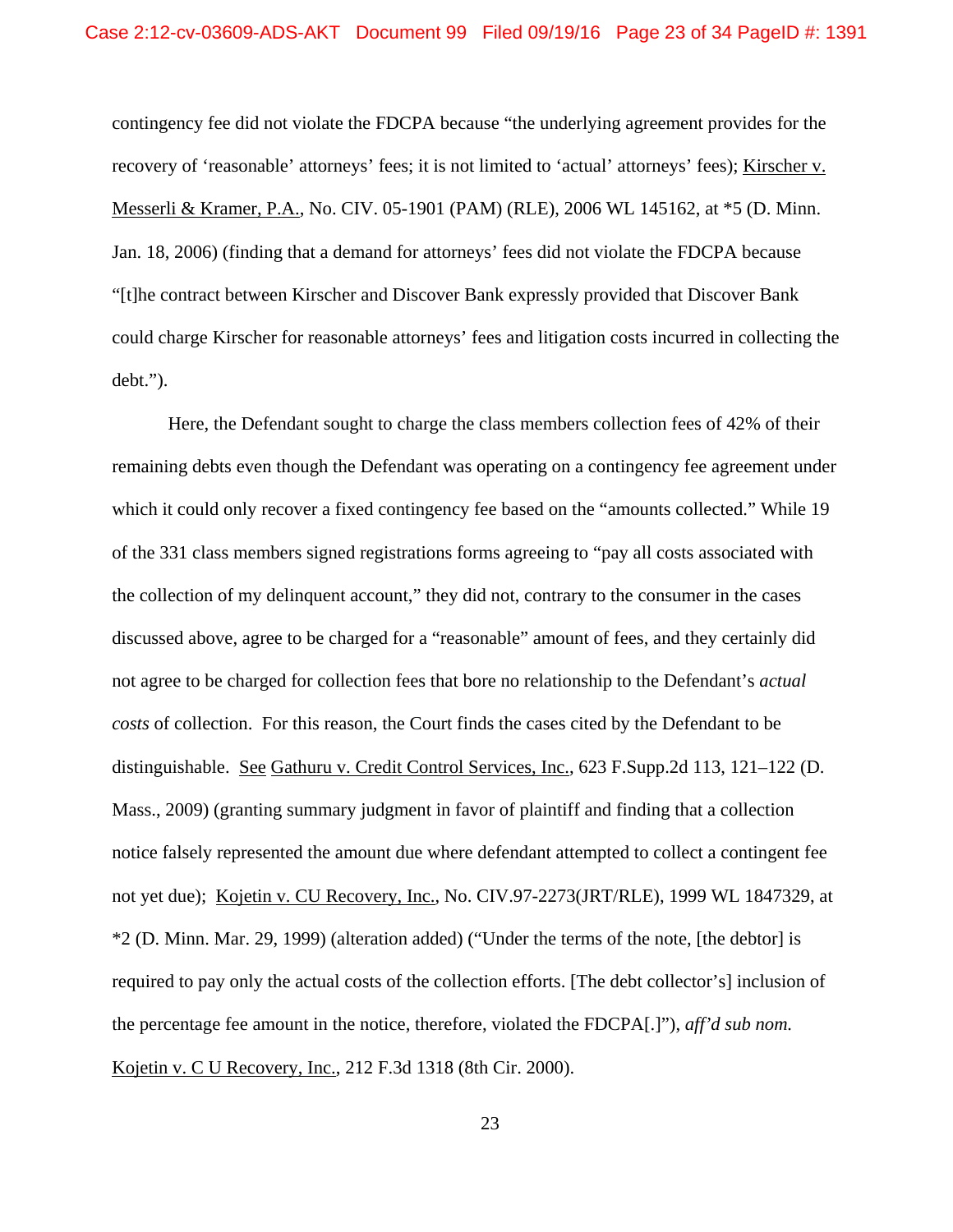Finally, the Defendant asserts that a finding of liability under Section 1692e would be inconsistent with its obligations under 15 U.S.C. § 1692g ("Section 1692g"), which requires a debt collector to provide the consumer with a written notice containing among other things, "the amount of the debt" sought to be collected. (See the Def.'s Reply Mem. of Law at 5–6.)

The Defendant offers no legal support for this contention. Furthermore, the plain language of the Section  $1692g(a)(1)$  requires a debt collector to provide a written notice "of the amount of the debt," not the *potential* amount of borrower's debt, or an *estimate* of the borrower's debt. Thus, contrary to what the Defendant appears to contend, Section  $1692g(a)(1)$ did not require it to include an estimate of a potential contingency fee due in its debt collection letter. Thus, the Court sees no tension between the Defendant's obligation under Section  $1692g(a)(1)$  and the Court's finding — supported by a wealth of authority discussed above that the Defendant's collection letters violated Section 1692e(2).

In sum, the Court finds that there are no genuine issues of material fact as to whether the Defendant's collection letters to the class members violated Section 1692e. Therefore, it grants the Plaintiff's motion for summary judgment as to the class members' Section 1692e claims; and denies the Defendant's cross-motion for partial summary judgment as to the same claims.

#### **D. As to Section 1692f**

 For similar reasons, the Court finds that the Defendant has failed to raise a genuine issue of material fact as to its liability under Section 1692f.

As discussed earlier, Section 1692f states that "[a] debt collector may not use unfair or unconscionable means to collect or attempt to collect any debt." 15 U.S.C. § 1692f. Under the statute, a debt collector violates this provision through "[t]he collection of any amount (including any interest, fee, charge, or expense incidental to the principal obligation) unless such amount is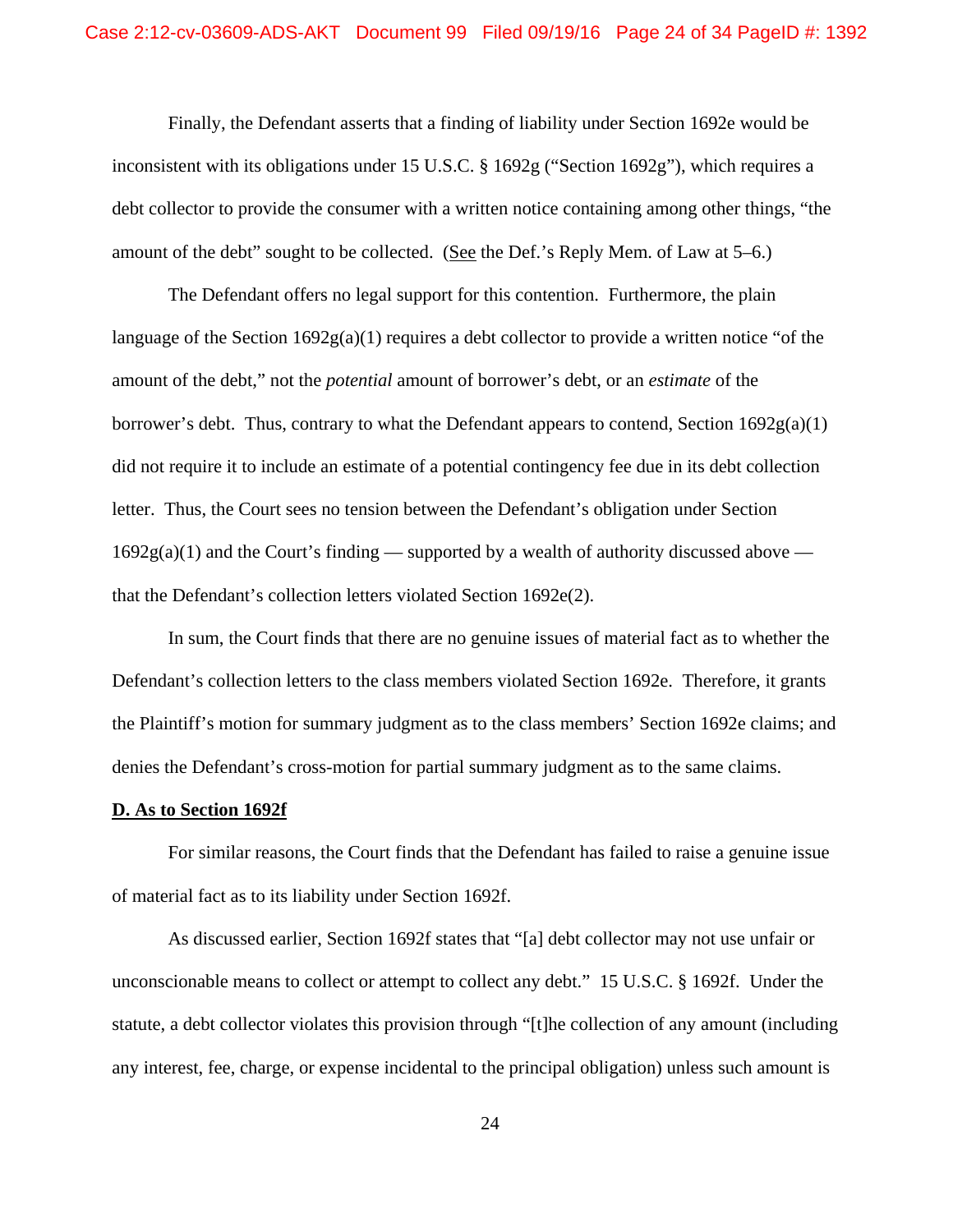expressly authorized by the agreement creating the debt or permitted by law." Id. at  $\S$  1692f(1); see also Tuttle v. Equifax Check, 190 F.3d 9, 13 (2d Cir. 1999) ("If state law neither affirmatively permits nor expressly prohibits service charges, a service charge can be imposed only if the customer expressly agrees to it in the contract."); see also Staff Commentary on the Fair Debt Collection Practices Act, 53 Fed. Reg. 50,097, 50,108 (Fed. Trade Comm'n 1988) (same).

 In the present case, the Plaintiff contends that the Defendant listed fees and collection costs in its letters to the class members that were not authorized by law or an agreement and therefore, the letters violated Section 1692f(1). (See the Pl.'s Mem. of Law at  $10-11$ .)

 The Defendant contends that the some of the class members signed registration forms that expressly authorized the collection of fees and costs sought in its letters to the class members. (See the Def.'s Opp'n Mem. of Law at 9–13.) As such, it moves to dismiss the claims of class members of who signed the registration forms. (See id. at n.4.) Again, the Court disagrees.

 The Court finds Bradley v. Franklin Collection Serv., Inc., 739 F.3d 606 (11th Cir. 2014) (Per Curiam) to be instructive. There, the plaintiff, a patient, signed an agreement with a medical practice prior to receiving treatment stating, "I agree to pay all costs of collection, including a reasonable attorney's fee[.]" Id. at 609. The practice had an agreement with the defendant-debt collector whereby it agreed to add 33 and 1/3% to a debt prior to referring it to the defendant for collection, and to pay the defendant a 30% contingency fee of the total amount collected on each debt. Id. After the patient failed to pay his medical bill, the practice added a 33 and 1/3% collection fee to his principal balance and referred his account to the defendant for collection. Id.

25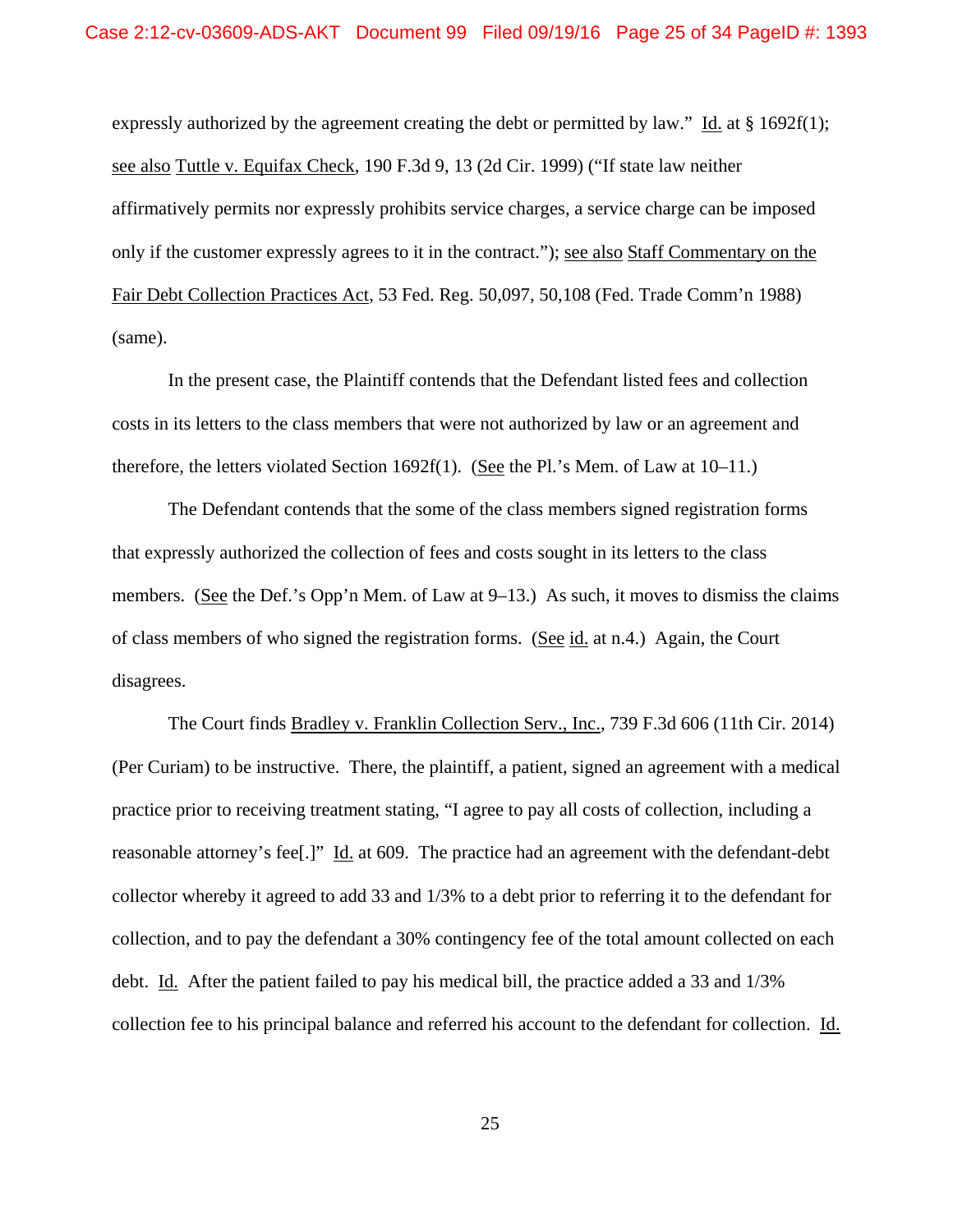The debt collector demanded payment, and the plaintiff sued the debt collector under the FDCPA for the unauthorized collection of a fee. See id.

On appeal in Bradley, the Eleventh Circuit found that the patient's agreement with the practice "to pay all costs of collection" did not expressly authorize the debt collector to add a 33– and–1/3% "collection fee" to his account because he agreed to pay the actual costs of collection, and the debt collector "failed to direct th[e] Court to any evidence that the  $33$ –and– $1/3\%$ 'collection fee'—which was assessed before [the debt collector] attempted to collect the balance due—b[ore] any correlation to the actual cost of [debt collector's] collection effort." Id. at 609– 10 (alterations added). Because there was no express agreement between the practice and the patient allowing for the collection of 33–and–1/3% fee, the Court of Appeals found that the fee violated Section 1692f(1). Id. at 610.

Also, in Kaymark v. Bank of Am., N.A., 783 F.3d 168 (3d Cir. 2015), the plaintiffborrower entered into an agreement with his bank, which stated that in the event he defaulted on his mortgage, he would pay "the collection of certain fee categories, such as 'attorneys' fees, property inspection and valuation fees."  $\underline{Id}$  at 175. The agreement also specified that the bank could only charge the plaintiff for "'services performed in connection with' the default and collect 'all expenses incurred' in pursuing authorized remedies." Id. After the plaintiff defaulted on his mortgage, the bank initiated a foreclosure action against him in state court, and in the complaint sought \$2,050 in attorneys' fees, title report fees, and inspection fees. Id. at 173. The plaintiff then brought suit under the FDCPA against the bank alleging that the complaint contained misrepresentations regarding the amount owed and improperly sought to collect unauthorized fees. Id. On appeal, the Third Circuit found that the district court erred in dismissing the complaint because, among other things, the most natural reading of the language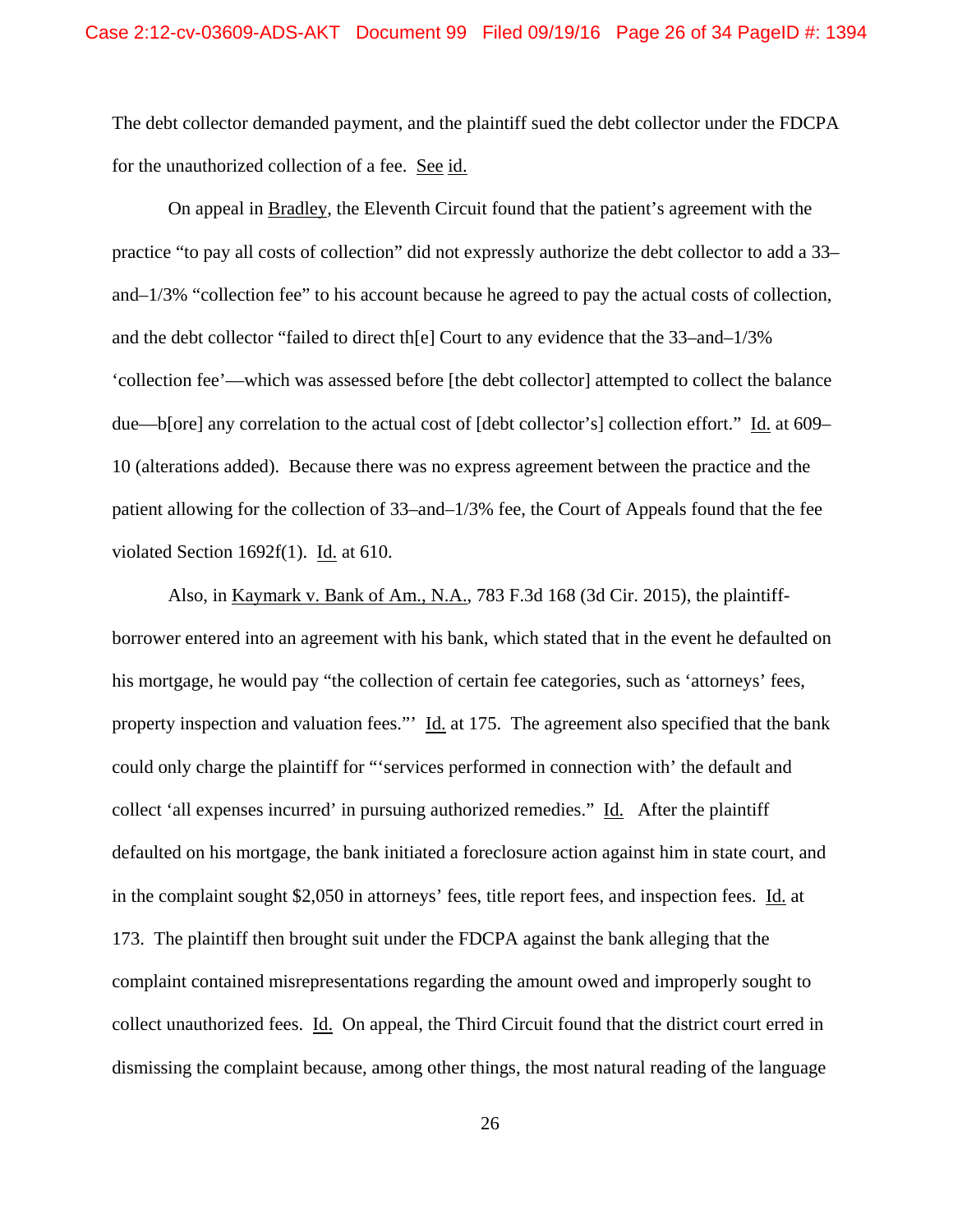in the plaintiff's agreement with the bank was that the bank "was not authorized to collect fees for not-yet-performed legal services and expenses." Id. at 175–76. Because the plaintiff alleged that the defendant sought to collect fees for legal services and expenses before they had actually been incurred, the court found that the plaintiff had assert a plausible claim under Section 1692f(1). Id. at 175–76.

Similarly, in this case, 19 class members signed registration forms, each of which stated in relevant part, "I agree to pay NYIT all of the costs associated with the *collection* of my delinquent account . . . , which may also include, but are not limited to collection agency fees constituting 33 percent of the principal sums due if NYIT engages a collection agency to secure payment." (See Burns Decl., Ex. 1) (emphasis added). Thus, construing the plain language of the form, the 19 class members agreed that in the event they failed to pay their student loans, they would pay the remaining principal left on their loans, plus the *actual* costs of collection and the *actual* collection agency fees, including but not limited to 33 percent of the principal sums due.

However, the Defendant provided no evidence that the 42 percent contingency fee it sought to charge the class members in the debt collection letters bore any relationship to the actual collection costs. To the contrary, it is undisputed that NYIT was only obligated to pay the Defendant a contingency fee on "amounts collected." (See Burns Decl., Ex. 2, at  $\P$  12.) It is also undisputed that the Defendant sent collection letters to the class members *prior to* collecting any principal from the class members. (See the Pl.'s 56.1 Statement at  $\P$  11.) Thus, the collection fees and costs sought by the Defendant in its letters to the class members did not reflect the actual costs associated with collecting the class members' delinquent accounts because the Defendant was not entitled to contingency fees until after it collected the debts to NYIT.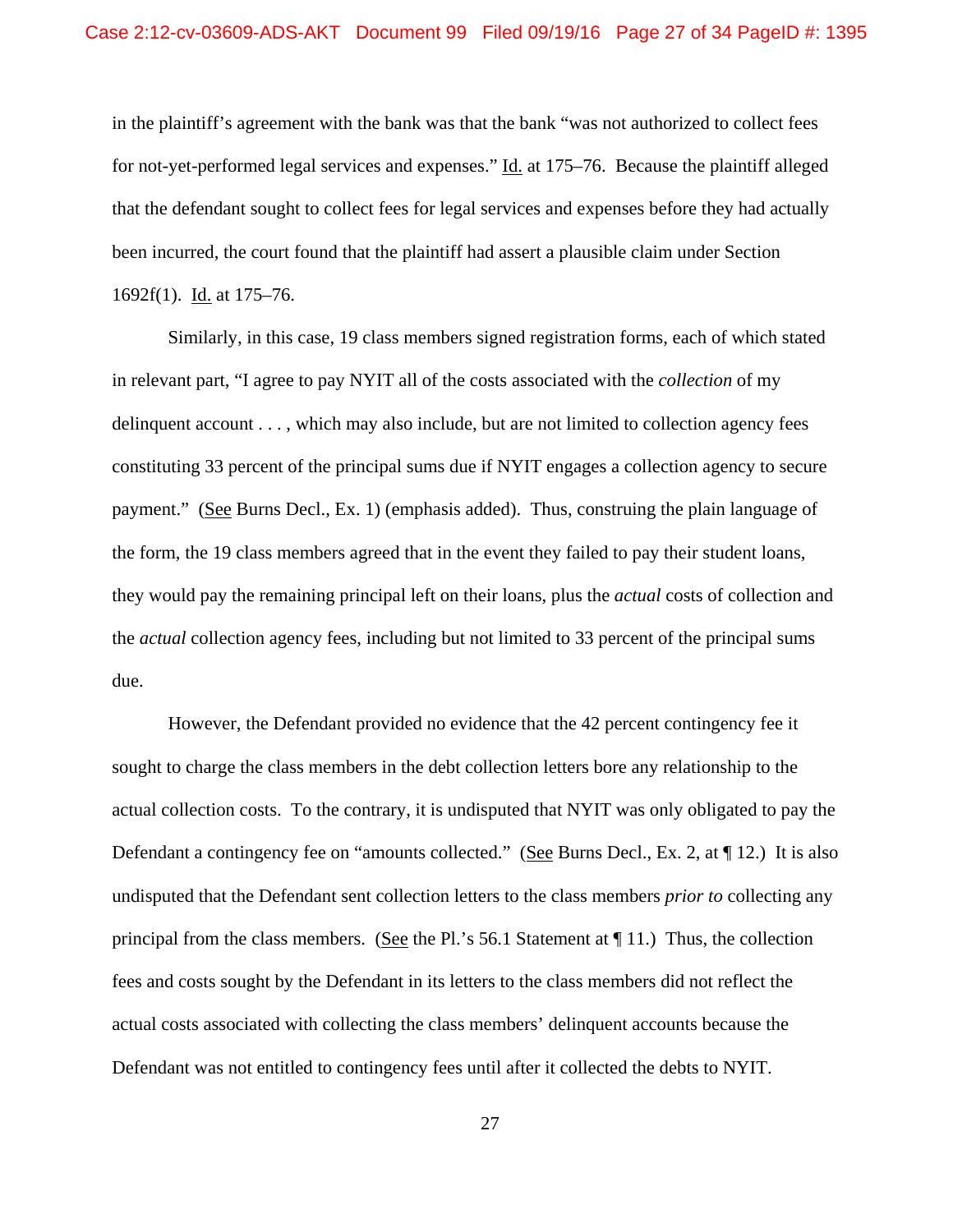Accordingly, the Court finds that the registration agreements signed by 19 of the class members did not expressly authorize the Defendant's attempt to collect 42% contingency fees, as the Defendant contends. See Bradley, 739 F.3d at 610 (finding that a debt collector violated Section 1692f(1) by collecting a contingency fee because "[u]nder the contract at issue here, Bradley agreed to pay the actual costs of collection; he did not agree to pay a percentage above the amount of his outstanding debt that was unrelated to the actual costs to collect that debt.").

For these reasons, the Court finds that the Defendant has failed to raise a genuine issue of material fact as to its liability under Section 1692f(1). Accordingly, the Plaintiff's motion for summary judgment as to liability on its Section 1692f(1) claim is granted; and the Defendant's partial motion for summary judgment on the same claim is denied.

### **E. As to Defendant's 'Net Worth'**

 The Plaintiff also requests an order that "for the purposes of assessing the proper statutory damages in this case, the Defendant's 'net worth' is \$65,680,440." (See the Pl.'s Mem. of Law at 14.)

As noted earlier, Section  $1692k(a)(2)(B)$  states that in the case of a class action, a debt collector who has failed to comply with any provision of the FDCPA is liable to the class in an amount equal to:

(i) such amount for each named plaintiff as could be recovered under subparagraph  $(A)$ , and  $(ii)$  such amount as the court may allow for all other class members, without regard to a minimum individual recovery, not to exceed the lesser of \$500,000 or 1 per centum of the net worth of the debt collector[.]

## 15 U.S.C.A. § 1692k(a)(2)(B) (emphasis added).

The Court then has discretion under the statute to determine the amount of damages up to to the maximum amount in light of the following non-exclusive factors— "the frequency and persistence of noncompliance by the debt collector, the nature of such noncompliance, the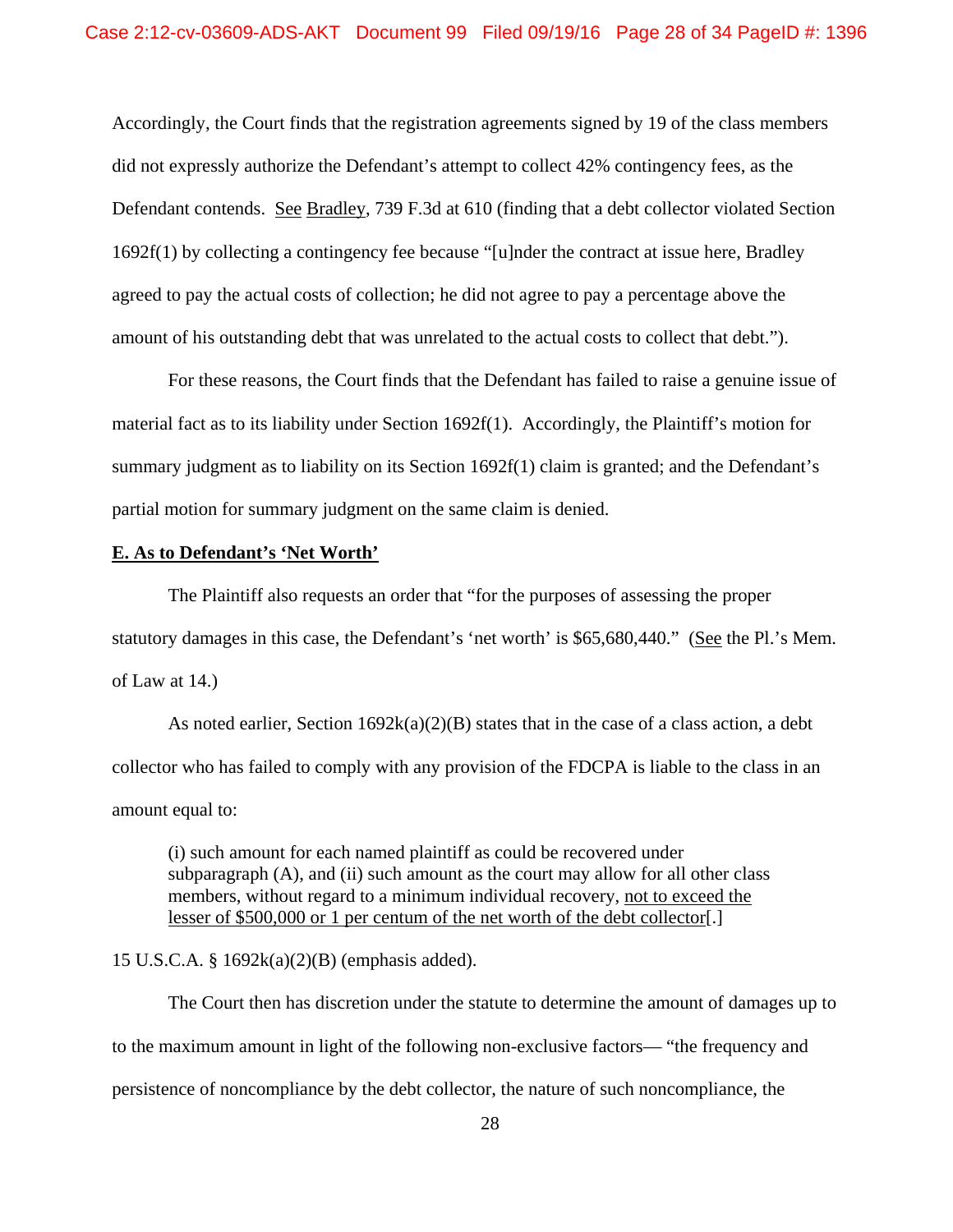resources of the debt collector, the number of persons adversely affected, and the extent to which the debt collector's noncompliance was intentional." 15 U.S.C. § 1692k(b)(2).

 "Net worth" is not defined by the FDCPA. Although the Second Circuit has not addressed the issue, other courts that have held that "net worth" should be calculated according to the "book value of the company," as in the company's total assets minus the company's total liability as reported on its balance sheet consistent with the generally accepted accounting principles ("GAAP"). See Sanders v. Jackson, 209 F.3d 998, 1001 (7th Cir. 2000) ("Accordingly, because there is no indication in the FDCPA that the term net worth should be used in anything but its normal sense, we also look to book net worth or balance sheet net worth as reported consistently with GAAP."); Stolicker v. Muller, Muller, Richmond, Harms, Myers & Sgroi, P.C., No. 1:04-CV-733, 2006 WL 1547274, at \*3 (W.D. Mich. June 2, 2006) ("[T]he Court adopts the approach of the Seventh Circuit in Sanders and finds that the term net worth, as used in the FDCPA, means book value net worth or balance sheet net worth[.]").

 In the present case, the Plaintiff relies on the Defendant's February 28, 2014 Financial Statements, which list the Defendant's total assets as \$84,959,306 and its total liabilities as \$19,278,862. (See Mauro's Nov. 16, 2015 Decl., Ex. F, at p. 25.) Thus, the Plaintiff contends that the Defendant's "book value" according to the GAAP is \$65,680,440 and urges the Court to adopt that figure as the Defendant's "net worth" for the purpose of calculating statutory damages under the FDCPA. (See the Pl.'s Mem. of Law at 13.) Construed in this way, the Defendant's maximum liability under Section 1692k is equal to the lesser of \$500,000 or 1% of \$65,680,440, which is \$656,804.40. Thus, according to the Plaintiff, the Defendant's maximum liability to the class for statutory damages should be set at \$500,000.

29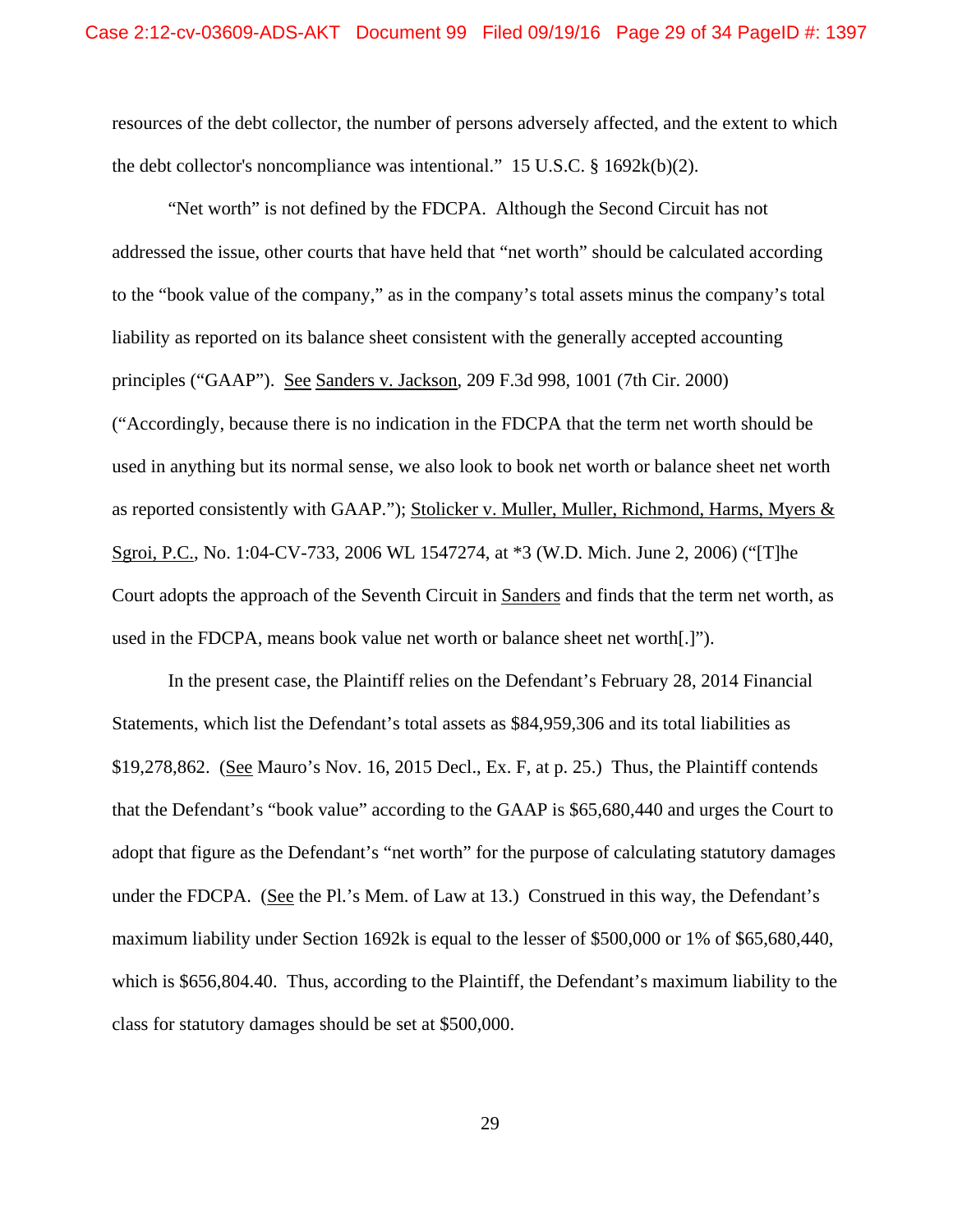For its part, the Defendant does not dispute the accuracy of the February 28, 2014 Statements or that the Statements were created in accordance with the GAAP. (See the Pl.'s 56.1 Statement at  $\P$ [[17–19.) It also does not appear to dispute that "net worth" under the FDCPA should be calculated according to the Defendant's "book value." However, the Defendant contends that the Court should subtract the \$32,706,493 listed on its Financial Statements as "Goodwill" from its "net worth." (See the Def.'s Opp'n Mem. of Law at 14.) The Court disagrees for a number of reasons.

 First, the \$32,706,493 in "Goodwill" is listed as an "asset" on the Defendant's February 28, 2014 Financial Statements. The Defendant fails to explain why a figure listed on its *own*  financial disclosures as an "asset" should not be included in calculating the value of its company. Indeed, the Defendant does not dispute that the Financial Statements are accurate and were prepared according to the GAAP. If GAAP requires the Defendant to report this "Goodwill" as an asset, then why should the Court not calculate it as such in determining the Defendant's "book value"? The Defendant fails to answer that question..

 Second, the Defendant points out that in Sanders v. Jackson, *supra*, a case relied on by the Plaintiff, the Seventh Circuit expressly held that "goodwill" should not be included in the calculation of the Defendant's "net worth" for purposes of Section 1692k. (See the Def.'s Opp'n Mem. of Law at 14–15.)

 In Sanders, the plaintiff urged the district court to calculate the defendant's "net worth" under the FDCPA based on the "fair market value of the company," which included internally developed "goodwill"; while the defendant urged the court to adopt the GAAP method of calculating the company's "book value." See Jackson, 209 F.3d at 999. The district court adopted the latter approach, and the Seventh Circuit agreed on appeal. Id. In so doing, the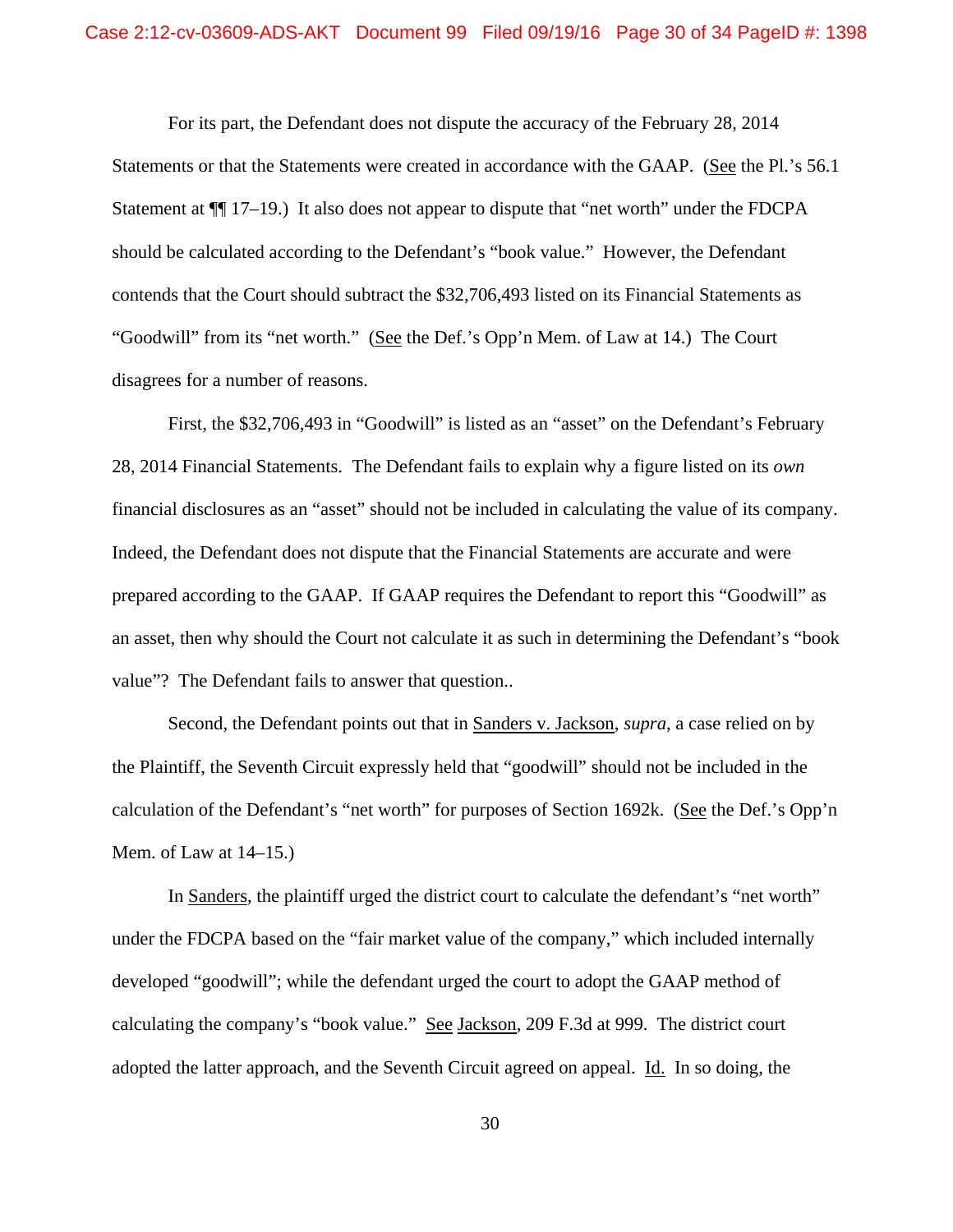Circuit Court held, analogizing to other statutes, that "net worth" should be calculated according to the GAAP. See id. at 1001. The Seventh Circuit defined "goodwill" as "an intangible asset that represents the ability of a company to generate earnings over and above the operating value of the company's other tangible and intangible assets." Id. at 1000 n.1 (internal quotation marks and citations omitted). It then noted that under the GAAP, "goodwill is not reported absent a business combination because 'its lack of physical qualities makes evidence of its existence elusive, [and] its value . . . often difficult to estimate, and its useful life . . . indeterminable." Id. at 1002 (emphasis added) (quoting Accounting Principles Board, Opinion. No. 17, ¶ 17.02 (1970)). As the plaintiff's proffered "goodwill" valuation of the company was *not* reported on the company's balance sheet as an asset, the Court of Appeals found that it would be inconsistent to include it in the calculation of the company's "net worth" under the FDCPA. See id. at 1001– 02 ("The balance sheet does not report goodwill. While Sanders contends that we should increase Universal Fidelity's listed assets by the value of its goodwill, which at this point is unknown, that would be inconsistent with GAAP . . . . Thus, applying GAAP, as we believe Congress would have wanted, . . . balance sheet valuation should not include goodwill.") (alterations added, internal citations omitted).

 Here, by contrast, we have the exact opposite scenario. The Defendant *did* report "goodwill" on its balance sheet as an asset. Further, unlike the plaintiff in Sanders, the Defendant states that the \$32,706,493 listed on its balance sheet as "goodwill" was the result of a "series of business combinations," and therefore was properly reported as an "asset" in accordance with the principles of GAAP. (See the Pl.'s 56.1 Statement at ¶ 23; see also the Def.'s May 31, 2013 Responses to the Pl.'s Interrogs., Dkt. No. 87–9.) Thus, applying the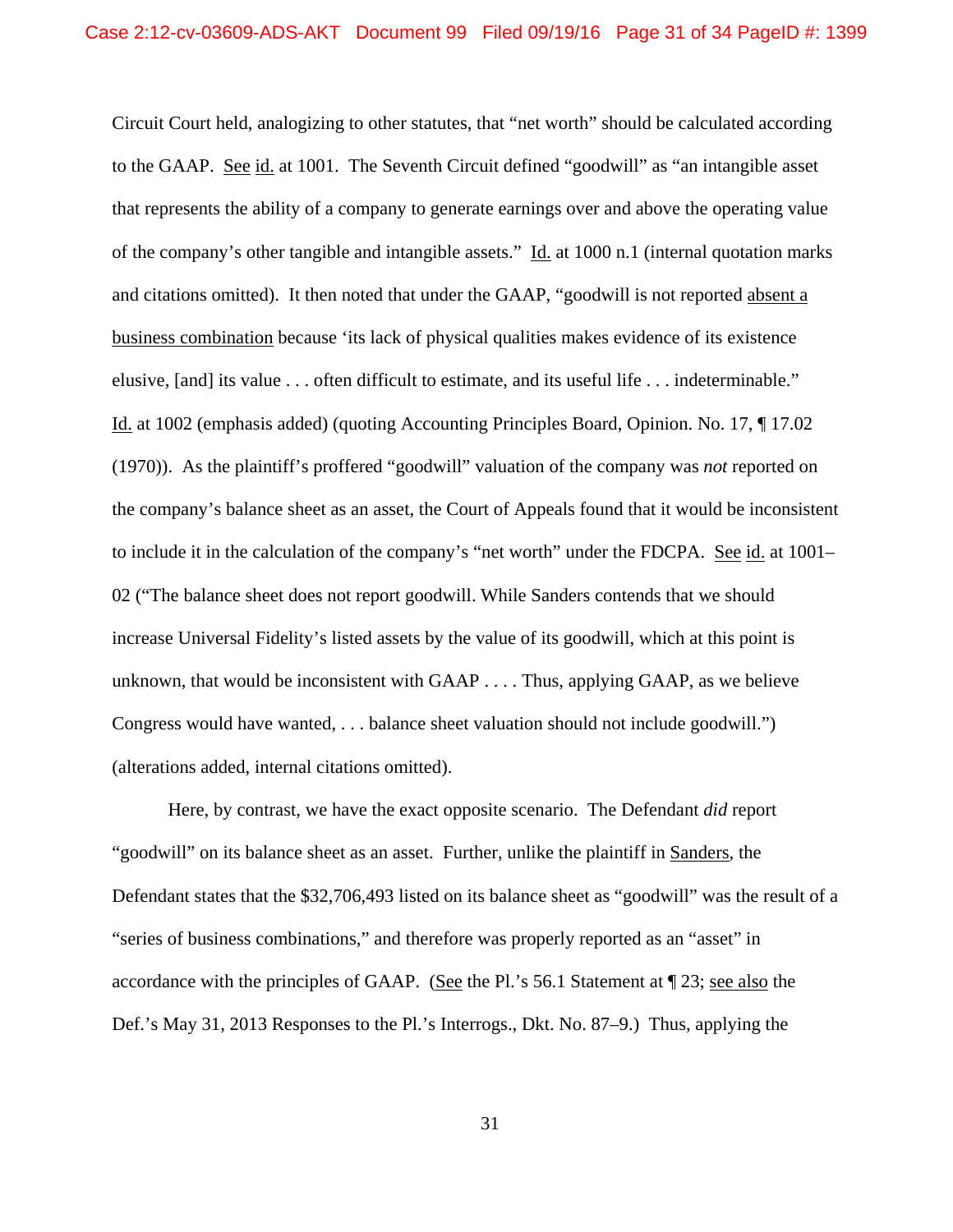principles of GAAP as outlined in Sanders, the \$32,706,493 is reportable as an asset and should therefore be included in the calculation of the Defendant's "net worth."

 Third, the Defendant asserts that the Court should not determine the meaning of "goodwill" without the benefit of expert accountant testimony. (See the Def.'s Opp'n Mem. of Law at 14.) However, the Court need not rely on expert testimony, where, as here, the Plaintiff has offered a balance sheet and persuasive case law establishing how to calculate the Defendant's "net worth." The Defendant was, of course, free to file an expert report with its cross-motion disputing the Plaintiff's theory. However, it did not do so, nor did it offer any evidence to the contrary. Rather, it simply attacks the Plaintiff's proof with unsupported assertions. That is not enough to create a genuine issue of material fact on this issue. See Robinson v. Concentra Health Servs., Inc., 781 F.3d 42, 44 (2d Cir. 2015) ("[The opposing party] must do more than simply show that there is some metaphysical doubt as to the material facts, and may not rely on conclusory allegations or unsubstantiated speculation.") (internal quotation marks and citations omitted).

 For these reasons, the Court finds that there is no genuine issue of material fact that the Defendant's "net worth" is \$65,680,440. Accordingly, the Court grants the Plaintiff's request and holds that the maximum amount of statutory damages that the class is entitled to under the FDCPA is \$500,000.

## **F. As to the Documents Filed Under Seal**

 Finally, the Court notes that the Plaintiff, without obtaining leave of the Court, filed his entire motion for summary judgment under seal and redacted large portions of his papers and the exhibits attached to them. (See Dkt. No. 86.) This was improper.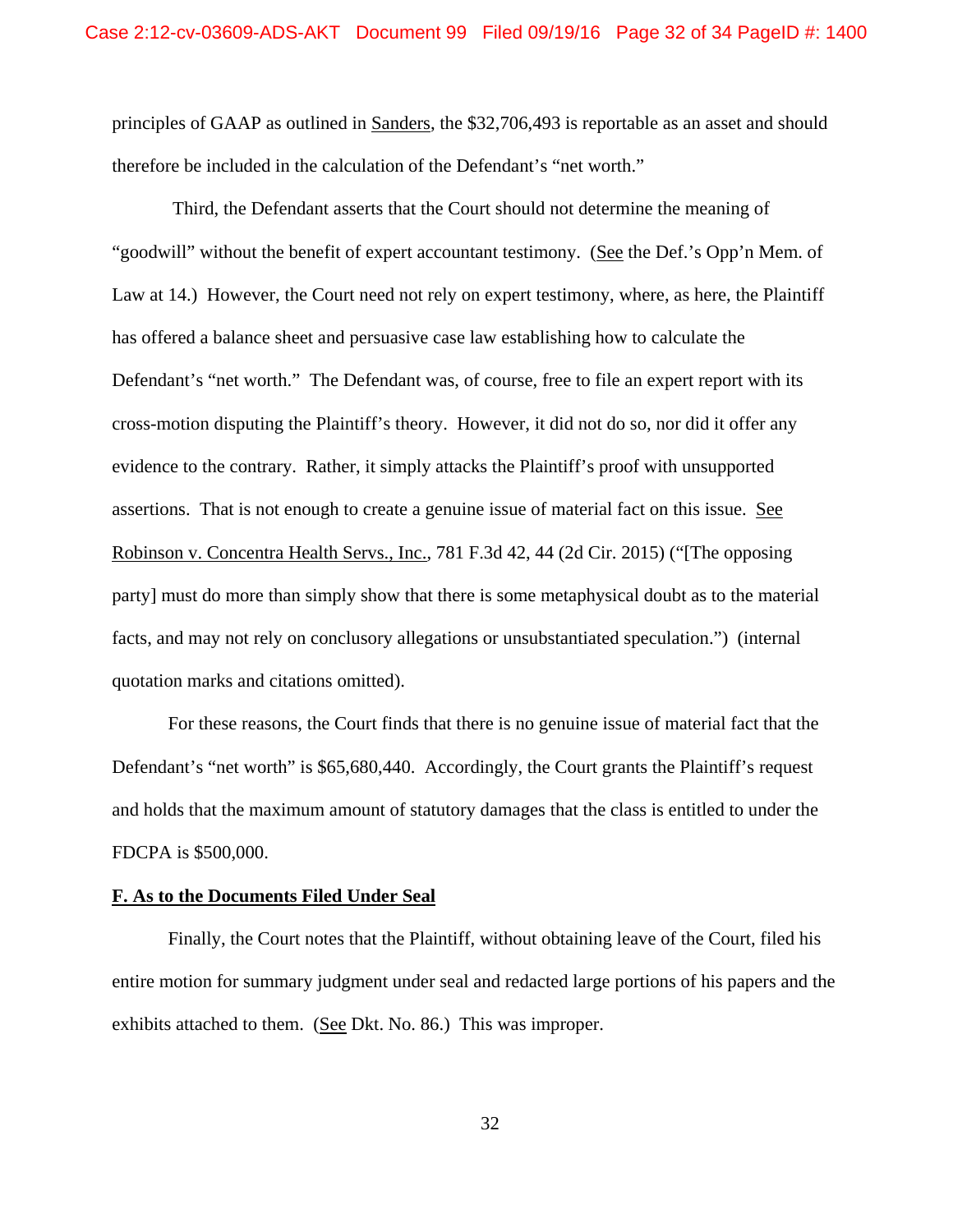Judicial records are presumptively open to public inspection. See United States v.

Amodeo, 44 F.3d 141, 145 (2d Cir. 1995). A party seeking to maintain judicial documents under seal bears the burden "of demonstrating what 'higher values' overcome the presumption of public access and justify sealing." E.E.O.C. v. Kelley Drye & Warren LLP, No. 10 CIV. 655 (LTS) (MHD), 2012 WL 691545, at \*3 (S.D.N.Y. Mar. 2, 2012) (citation omitted); see also DiRussa v. Dean Witter Reynolds Inc., 121 F.3d 818, 826 (2d Cir. 1997) ("The burden of demonstrating that a document submitted to a court should be sealed rests on the party seeking such action.").

 In addition, this District maintains specific procedures for filing documents under seal that can be found on its website, *see https://www.nyed.uscourts.gov/forms/steps-e-filing-sealeddocuments-civil-cases*. In particular, parties are required to file a motion for leave to e-file a document under seal prior to filing that document under seal, and only after the Court rules on the motion, will the requested documents be filed under seal. See id.

 Here, the Plaintiff has offered no legal basis for overcoming the presumption of public access to his motion papers. Nor has he requested leave to file documents under seal.

 Accordingly, the Court directs the Plaintiff to show cause within five days of the date of this Order why the Court should not unseal his motion for summary judgment, his supporting memorandum of law, all of the documents attached to it, and this Order.

Further, this Order refers to information that has been redacted by the Plaintiff, and therefore, the Court directs the Clerk of the Court to temporarily seal this Order. If the Plaintiff fails to respond to the Court's order to show cause, the Court will direct the Clerk of the Court to immediately unseal his motion and this Order.